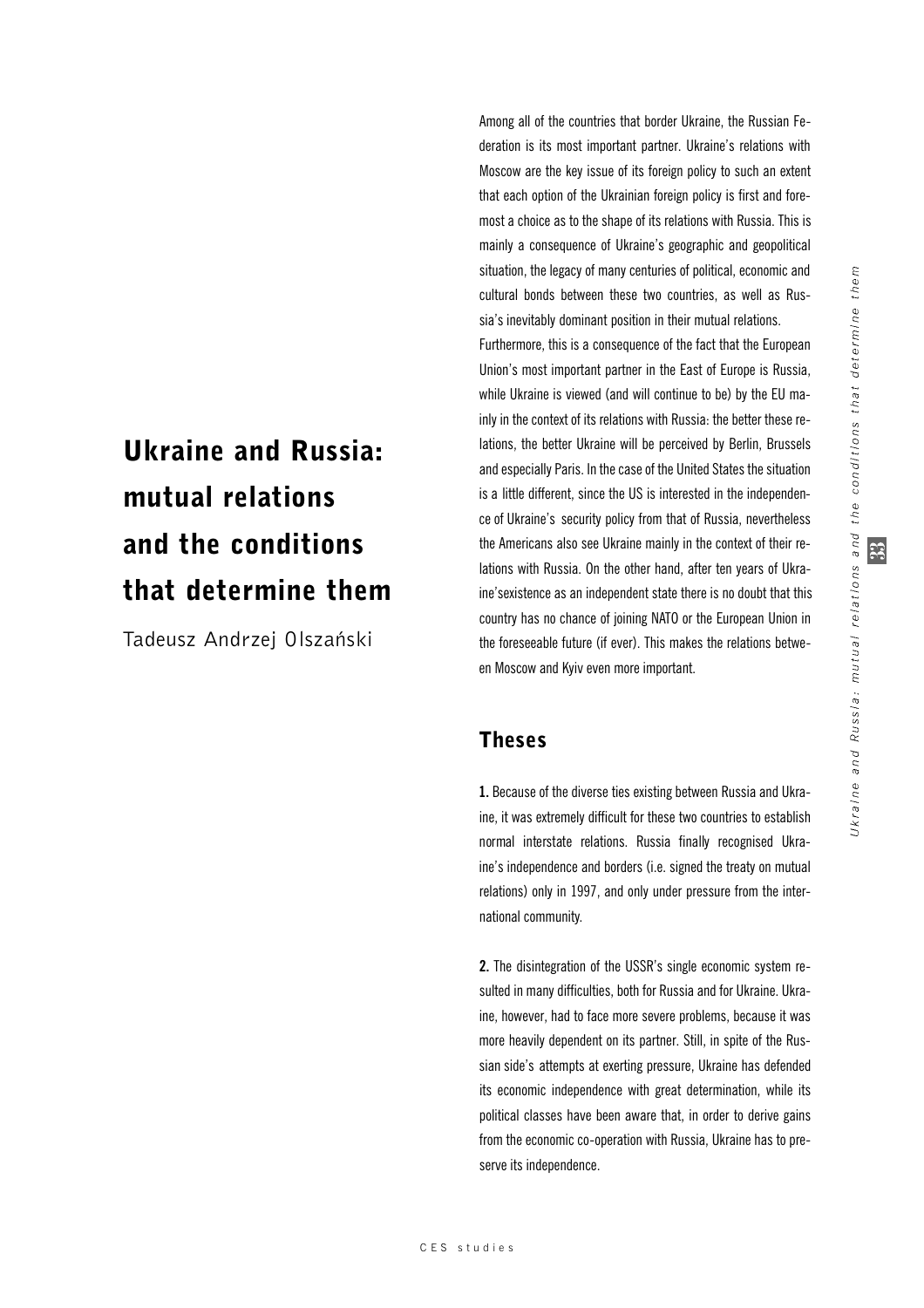**3.** The year 2000 saw a breakthrough in Ukrainian – Russian relations: their economic growth, which was achieved mainly due to the good economic situation in Russia, made the Ukrainians aware that there is no alternative to close co-operation with the Russian Federation (even at the price of certain concessions). Moscow, on the other hand, realised that it will be easier to pursue its political goals in Ukraine if the Ukrainians are treated as partners.

**4.** It is in Ukraine's primary interest to develop apartnership with Russia, even if this partnership has to be unequal. It will enable Ukraine to sustain its independence while closely co-operating in economic and political terms. Still, Kyiv seeks a counterbalance for its relations with Russia from the strategic partnership with the USA. For Russia, on the other hand, it is in its best interest to prevent NATO's presence on the northern coast of the Black Sea and a too close alliance between Ukraine and the USA. These interests are contradictory, but they may be reconciled so that they do not lead to controversies and conflicts.

**5.** Russia's key economic goals in Ukraine are largely consistent with the interests of Ukraine: Russian transit through the territory of Ukraine is a huge source of revenue for Kyiv, while the growth of mutual business exchange is something which both countries can benefit from. however their respective interests in the energy sector are definitely contradictory. Russia wants to retain the monopoly of natural gas supplies for Ukraine (supplying its own gas or Turkmen gas transited through Russian territory) and to limit its dependence on the transit of gas through Ukraine, while the interests of Kyiv are exactly the opposite. The Ukrainian side, though, isn't really determined to pursue these interests.

**6.** Like Ukraine's political classes, its society is largely pro-independence, but opposes the idea of loosening the relationship with Russia. Therefore, the policy of "asymmetric partnership" and Ukrainian – Russian rapprochement "safeguarded" by Ukraine's close co-operation with the USA, which was articulated in the new foreign policy doctrine formulated in early 2001, may meet with wide-spread support.

**7.** It seems that this direction in the mutual policies will prove permanent, both for Russia and for Ukraine. It will lead to the tightening of the two countries' mutual bonds, however the degree of asymmetry of the partnership that is being formed remains open to debate. however, it appears unlikely that Russia should

be able (or even willing) to "absorb" Ukraine in the foreseeable future, or that in Ukraine there would emerge major political groups ready to support this kind of political project.

**8.** As yet, it is difficult to determine how the impending war against terrorism will affect Ukraine and Russia's mutual relations. However, the expected Russian – American rapprochement is certainly in agreement with Kyiv's disposition to develop closer relations both with the Russian Federation and with the United States.

# I. Outline of the development of Ukrainian – Russian relations from 1991 to 1999

#### **The Beginnings**

During the final period of USSR's existence the authorities of Ukraine and Russia co-operated in their efforts against the union-oriented Centre. However, the day after the signature of the Commonwealth of Independent States formation treaty on December 8, 1991 conflicts of interests emerged and co-operation gave way to rivalry. One of the basic causes of controversy was the fact that the two countries had different ideas of the Commonwealth. For Ukraine, it was to be akind of Commission for the Liquidation of the USSR, while Russia saw it as an instrument to preserve the maximum possible degree of post-Soviet countries' integration and to carry out their future reintegration.

A major factor that affected the development of independent Ukraine and its relations with Russia is often overlooked. This is the fact that Ukraine's independence was a product the Soviet political classes' division into republican "formations". It was Ukraine's Soviet ruling class that decided to form a state of its own, and therefore this state has been a continuation of the Ukrainian Soviet Socialist Republic, both in terms of the international law and in terms of its political system, economy and culture. Manifold bonds existed between the emerging Ukrainian political classes (with the exception of the very limited dissident circles) and the Russian political classes. From the very beginning this has been a major factor which made it extremely difficult, if not impossible, for Kyiv to adopt a policy of definite separation from Moscow, as independence-oriented right wing Ukrainian groups wanted. Thus, in the first years of Ukraine's inde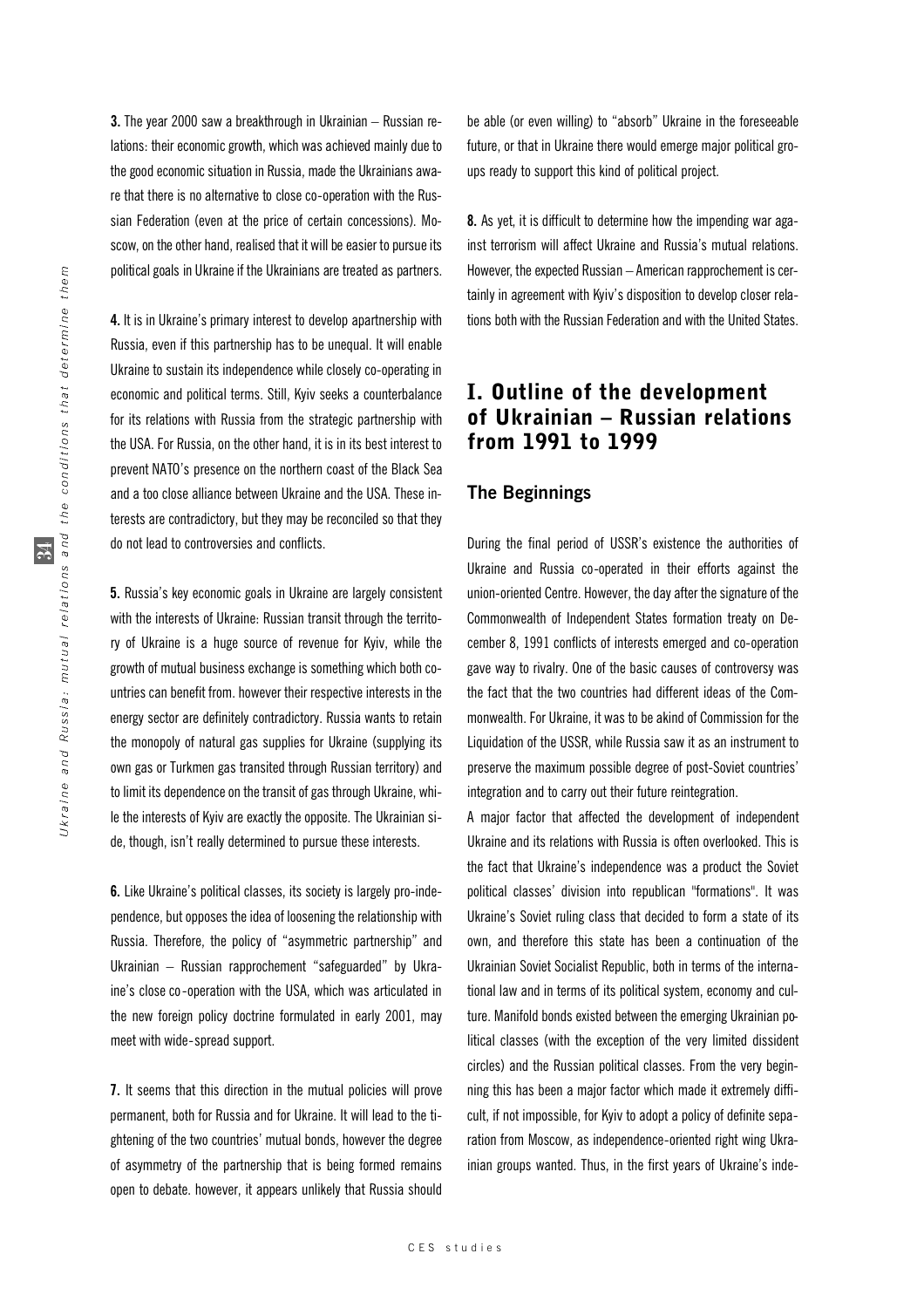pendence it was mainly the Russian Federation's confrontational policy that pushed Ukraine towards the West.

The beginnings of Russian – Ukrainian relations were very difficult. Ukraine was experiencing an independence induced euphoria which bred excessive expectations regarding the West. At the same time the Russian Federation was in a state of shock caused by the loss of lands that were considered to be historically part of Russia and were largely inhabited by Russians. For some time Moscow continued to articulate threats of border revision and to promote the idea of Ukraine'sinevitable division into awestern and an eastern part (this kind of suggestions continue to appear in the Russian press even today). On the other hand, the attitude adopted by Kyiv towards Russia in the first years of independence was strict and in many respects unrealistic. Moscow welcomed this attitude, as it slowed down the process of recognising Ukraine as a responsible member of the international community entitled to full rights.

For the Russian Federation it was significant that along with its territory, Ukraine took almost all of the Black Sea Fleet bases, as well as the groups of strategic bombers and rockets armed with over 1700 nuclear warheads. Also taken were two stations of the nuclear attack early warning system, these being the most important for Russia, as without them its anti-rocket defence system lost sight of the south-west. Nevertheless, the two countries soon reached an agreement on this: Ukraine leased both these facilities to the Russian Federation and their operation continued uninterrupted<sup>1</sup>. Similarly, Ukraine never questioned the presence of Russian armed forces in Sevastopol.

Ukraine did not accede to the CIS Collective Security Treaty (the Tashkent Treaty), nor did it join the treaty on collective defence of borders and many other CIS agreements, which Ukraine considered disadvantageous. Also, Kyiv consistently and effectively opposed the transformation of the CIS into a superstate structure, and from 1994 Ukraine developed a tendency to sabotage forms of multilateral co-operation and to prefer bilateral co-operation (including with the Russian Federation). This policy, supported by some of the other CIS countries, ultimately led to the failure of Moscow'spolicies and to the decline of the Commonwealth of Independent States.

The policy of Ukraine's first president Leonid Kravchuk was fairly impressive and rather ineffectual. It was basically a policy of gestures, both in relation to the West and to Russia. It led to the recognition of Ukraine as an equal member of the community of nations, but failed to solve any of the country's major problems. Especially in the relations with Russia Leonid Kravchuk proved to be unable to develop workable compromises. However Russian expectations were also exaggerated. In 1992–1994 the main points of debate could have been resolved in a manner that would be much more favourable for Russia than the compromise reached ultimately in 1997.

The attitude of Ukraine's second president Leonid Kuchma was radically different. Elected promising closer relations with Russia, he pursued adefinitely patriotic yet simultaneously pragmatic policy towards it from the start. This policy proved quite effective. In February 1995 the Russian-Ukrainian Treaty of Friendship, Cooperation and Partnership was signed. It did not include the provisions on dual citizenship and the Black Sea Fleet that Russia had proposed (both these issues were excluded to be settled in a separate agreement), and its provisions on the recognition of borders were absolutely univocal. Nevertheless, Moscow's agreement to sign the Treaty depended on the signature of the accords on the final division of the Black Sea Fleet and the terms and conditions of Russian navy's stationing in Crimea. The absence of any progress on this matter resulted in repeated cancellations of the Russian president Boris Yeltsin's visits to Kyiv. It was, however, a success on the part of Ukraine'sdiplomacy to convince international opinion that Moscow was responsible for the impasse in the negotiations and that the conditions it wanted to impose would call into question Ukraine's sovereign rule over a portion of Crimea.

The Ukrainian constitution passed in June 1996 ruled out the fulfilment of one of Russia's demands, namely the introduction of dual citizenship (and of equal status of Russian as an official language, which has been persistently, if unofficially, urged by the Russian and some groups within the Ukrainian political classes). The constitution did, however, allow the existence of a Russian military base in Ukraine<sup>2</sup>. This opened the way to the final resolution of the Sevastopol issue.

## **Disintegration of the common economic system**

As aconsequence of the sudden introduction of state borders that divided an area which used to be highly integrated in social and economic terms, both parties encountered numerous new difficulties. Ukraine became the owner of huge arms and chemical industries, of which it needed only a small fraction. Following the Soviet military policy's breakdown, Russia didn't need much of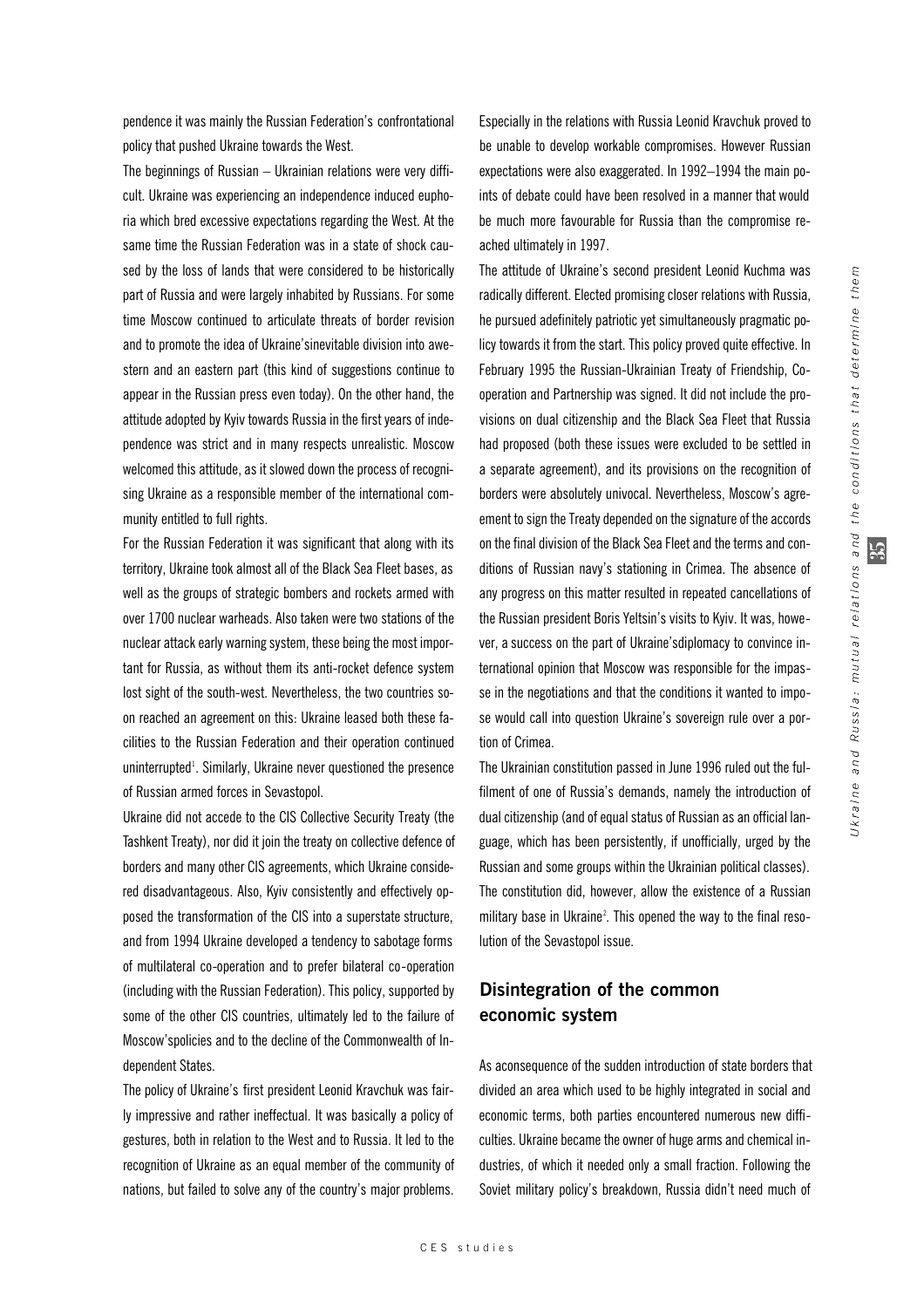these industries either. The fast disintegration of the command economy, which was not accompanied by the introduction of market economy mechanisms, caused anarchy in economic relations and the spontaneous formation of pseudo-market mechanisms that remain unclear even today. This affected international economic relations as well. The crises of the post-Soviet economies (especially the dramatic decline in military contracts), combined with excessive expectations regarding economic co-operation with the West, resulted in the mass-scale breaking of cooperative ties between Ukrainian and Russian (as well as other post-Soviet) businesses. As a consequence, the years 1992–1993 saw a very serious decline in economic exchange among the post-Soviet countries.

Ukraine made intensive efforts to build its "structure of independence", introducing its own economic legislation and other measures. However they failed to take into consideration the inevitable consequences of such changes for the still existing common monetary and customs systems. The other post-Soviet countries did the same. The common legal system therefore disintegrated at a very fast rate, which entailed disintegration of the other systems. The creation of a merely formal border (unguarded at the beginning and not demarcated until today) afforded an excellent source of revenue, especially for the large commercial companies that speculated in different prices and exchange rates and took advantage of the differences in legal situations (especially tax laws). This new class of business people, which began to form even before the break-up of the USSR, quickly transformed into an influential group (or, more specifically, influential groups) whose pressures have repeatedly influenced decisions at state level.

In November 1992 Ukraine ceased to belong to the 'rouble zone', and the Russian ruble became foreign currency in Ukraine after nearly a year of "co-existence" with the Ukrainian *karbovanets* (coupon). It was Russia who inspired this move when growing inflation in Ukraine began to adversely affect the Russian economy and to pose a threat to the reform program launched in Russia, as the existence of the ruble zone had been an important factor that stimulated the emergence and strengthening of the "new Ukrainians" and "new Russians" groups mentioned above.

Almost immediately afterwards a significant asymmetry in economic relations became apparent. It manifested itself in Ukraine's heavy dependence on strategic supplies from Russia and in Russia's much slighter dependence on supplies from Ukraine. Ukraine was mainly dependent on the supplies of raw materials – it had to import huge quantities of natural gas (over 80% of its

supplies), oil (approx. 90%), as well as timber and cellulose (approx. 60% and 80%, respectively), and all of its nuclear fuel from Russia. Diversification of supplies proved impracticable, even though as a result of the oil products market demonopolisation Ukraine's dependence on supplies from Russia ceased to be major threat.

For Russia, on the other hand, supplies from Ukraine were not strategically important (except for foods and some metallurgic products), although the existence of many major Russian businesses was contingent upon some of them. Wealthier (because of its easily marketable raw material resources) Russia was able find replacement sources of supplies, either within its own economy, or from the international market. While it was important for Russia to sustain the co-operation with certain Ukrainian businesses from the arms sector, this was mainly due to the fact that starting to produce the missing elements on its own (and establishing design offices) would be too costly for Russia. For the Ukrainian arms industry, on the other hand, co-operation with Russian partners was a matter of survival.

Already around 1994 it became clear that Ukraine had little skill in taking advantage of those few areas in which Russia was dependent on it (these being mainly natural gas and oil transit, and transit to and from the port of Odesa). Meanwhile, Russia would use the supplies of natural gas as an instrument of political pressure. This instrument, however, turned out to be barely effective. Firstly, because in response to supply limitations Ukrainian businesses started consuming gas intended for Western customers taken from the transit pipelines, and secondly, because Gazprom pursued its own policy towards Kyiv, which was not always consistent with the policy of the Russian Federation.

As political controversies gradually lost importance, the focus of Ukrainian-Russian relations shifted to economic issues. Here, Ukraine had much less room for manoeuvre because, unlike political relations, it could not expect support from the West. What is worse, slow structural reforms in Russia and the absence of any such reforms in Ukraine created a distance that put Ukraine in a much weaker position in any economic negotiations. Nevertheless, while there is simply no alternative to economic co-operation with Russia for Ukraine, the necessity of close economic relations, and even of major concessions to the partner, does not have to pose a threat to Ukraine's independence.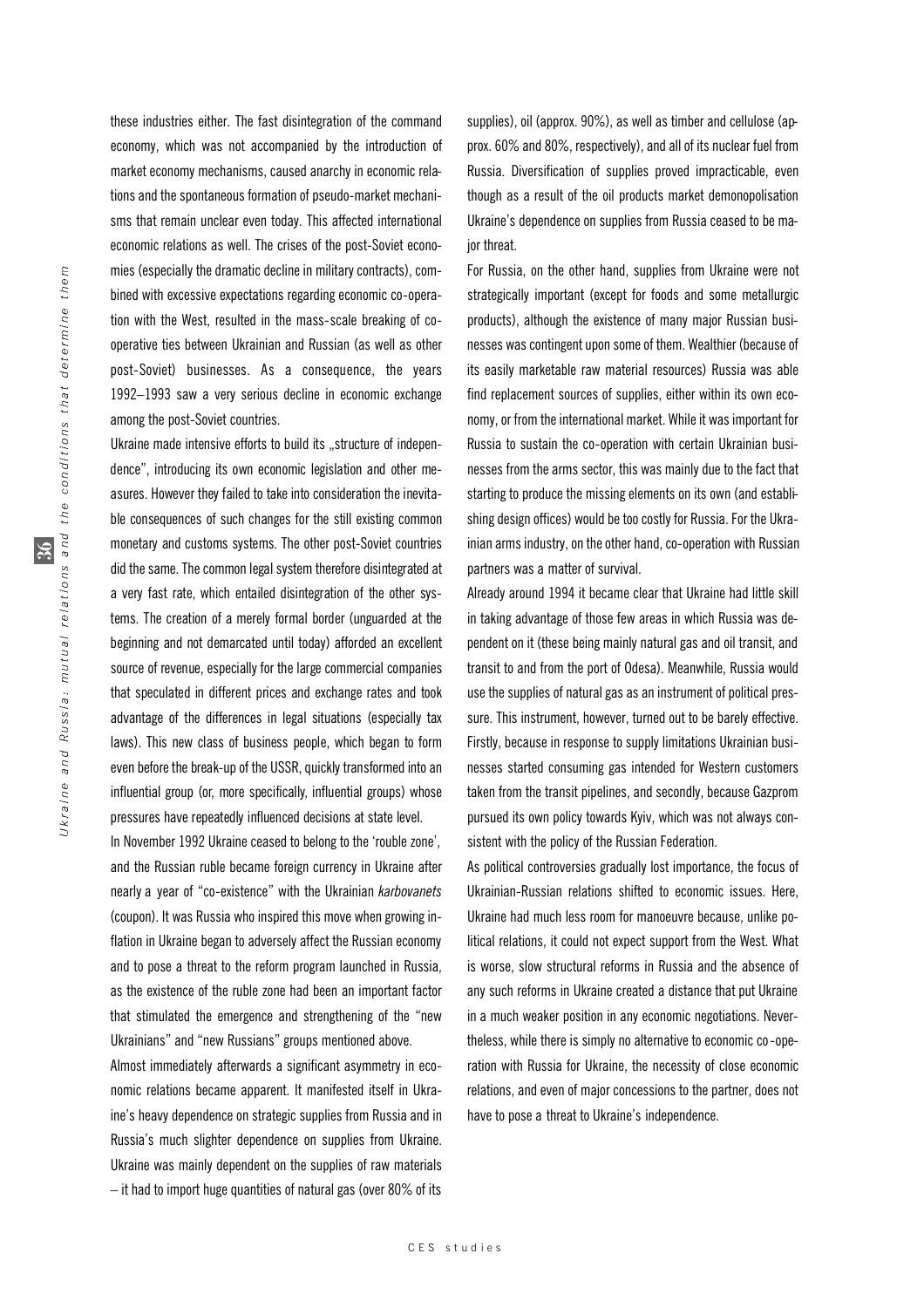## **Signature of the Ukrainian – Russian treaty...**

Towards the end of 1996, when it became clear that the expansion of NATO was inevitable, Ukraine started diplomatic action aimed at ensuring that the Alliance's expansion does not adversely affect its geo-strategic situation. This action brought the expected results, not only in the form of the NATO-Ukraine Charter: under evident pressure from the West, Moscow agreed to sign the treaty with Ukraine along with the three agreements negotiated immediately before, which governed the final division of the former USSR's Black Sea Fleet and set out the terms and conditions on which the Russian navy base in Sevastopol was to operate. It is quite likely that these agreements were negotiated with confidential mediation of the NATO member states. On May 30, 1997, during president Yeltsin's official visit to Kyiv the Ukrainian-Russian treaty and the Sevastopol agreements were finally signed<sup>3</sup>.

The Sevastopol agreements confirmed Ukraine's unconditional sovereign rule over the city and the naval port, but they guaranteed Russia the right to keep a navy base there for at least twenty years. It was a compromise based on realistic analysis of gains and losses for both sides. It did not satisfy either party but it was acceptable to both. Signature of the treaty closed the formation phase of the basic structures in Ukrainian – Russian interstate relations<sup>4</sup>. Russia ultimately gave up the idea of separating Crimea or Sevastopol from Ukraine (if it had ever considered seriously this). In return it gained what it really wanted and secured its significant interest, i.e. retained the military base in Crimea. At the same time it prevented Ukraine's potential accession to NATO, and consequently, avoided the Alliance's presence on the northern coast of the Black Sea.

# **...and the framework economic agreement**

Following the signature of the treaty on friendship and co-operation, negotiations were undertaken with a view to conclude the long-term economic agreement which was finally signed by presidents Leonid Kuchma and Boris Yeltsin on February 27, 1998 during the Ukrainian president's first official visit to Moscow. The agreement on economic co-operation from 1998 to 2007 is a fairly enigmatic document. Its key provision, Article 2, states that *the high parties signing the agreement, who recognise the necessity to gradually shape and develop a joint economic space,*

*shall create favourable conditions for the harmonisation of basic directions of social and economic change; structural reconstruction; alignment of the normative and legislative foundations of economic co-operation with abroad, customs tariff policy, tax policy and antimonopoly legislation; the development of separate projects and programs; promotion of co-operation; the development of strong production structures; as well as for mutual participation in privatisation and investment projects, in compliance with national legislation*<sup>5</sup> .

The agreement also contains provisions on the necessity to *align the basic directions of market reforms* in both countries and to *create the foundations for further development of integration processes in the economy* 6(this is pure new-speak: in fact, in 1998 the disintegration processes were still going on). The media on both sides have attached huge importance to this document, but in fact it is little more than a letter of intentions that must be followed by long and difficult inter-government negotiations and real decisions, including the passing of numerous legislative acts. What is also necessary is good will on both sides, i.e. the will to achieve more than just conclusion of an agreement, a success that is easy to turn to propaganda profit (especially in the campaign running up to the Ukrainian parliamentary elections). One more thing that significant about this agreement is its distinctly bilateral nature: the Commonwealth of Independent States appears only as a decoration of no real consequence.

The agreement, however, is merely a preamble to the appendix that details the scope of future arrangements. This appendix, entitled *The Program of Economic Co-operation between Ukraine and the Russian Federation for 1998–2007* (unpublished), comprises 130 paragraphs, of which 16 are devoted to co-operation in the area of the armaments industry, and it makes a provision for future negotiations aimed at *liberalisation of the free trade regime* (in fact, adjustment of the terms of this trade to world standards), uniformisation of the terms of imposing indirect taxes, *alignment* (but not uniformisation) of customs tariffs and procedures, establishing co-operation between the two countries' border and customs services (the more detailed propositions in this respect could be summed up as calling for the introduction of elementary legal and organisational order on the Russian – Ukrainian border), and so on. The Program, nevertheless, remained dead, and real improvement in economic relations between Russia and Ukraine did not take place until 2000'.

Following a period of relatively good economic situation, the Ukrainian – Russian economic co-operation wavered under the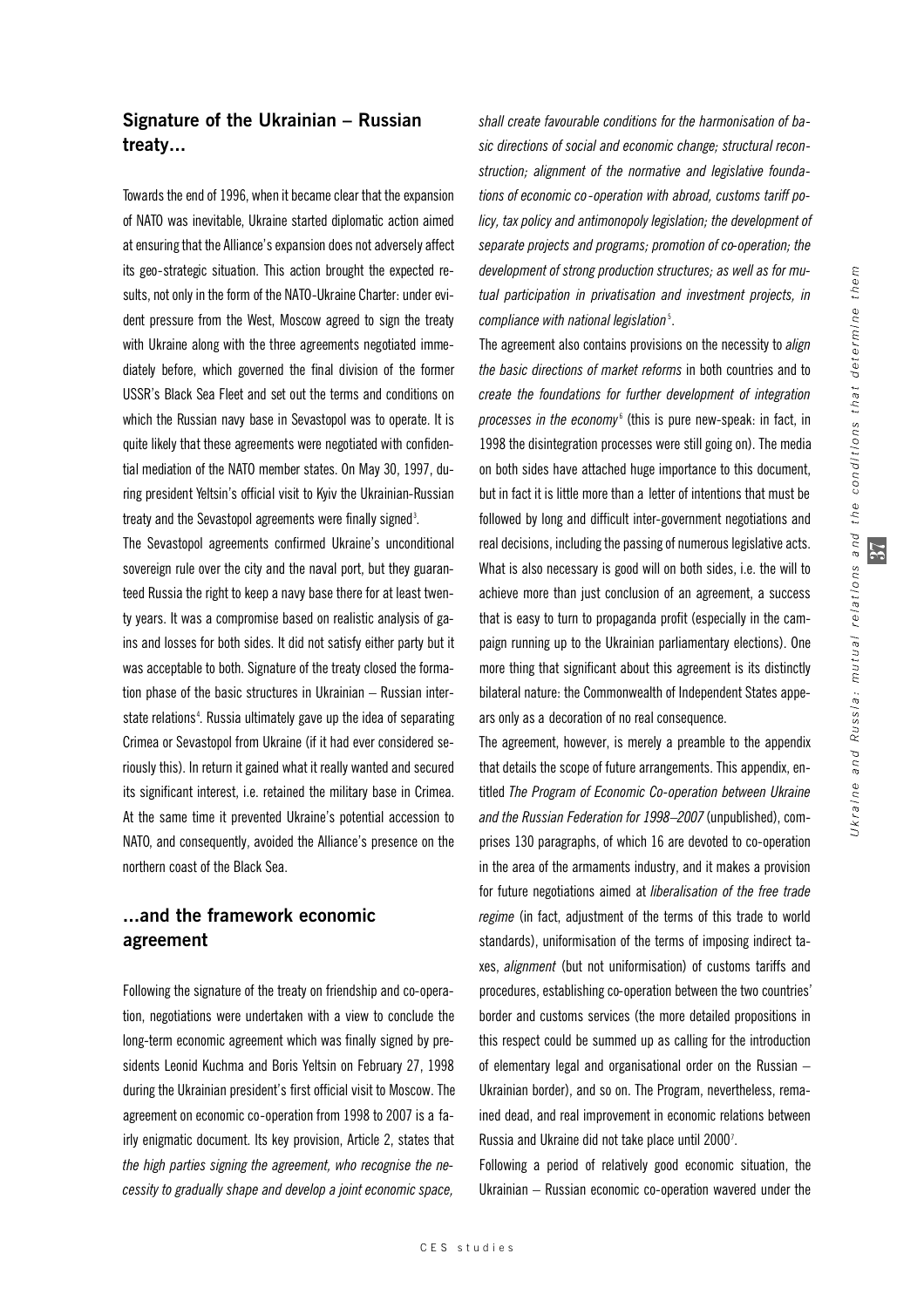impact of the Russian crisis in 1998. Ukraine did not experience a financial crash like the one in Russia, but the ties existing between the financial markets of both countries led to aserious weakening (not a breakdown, though) of the hryvnia in autumn that year. This, in turn, adversely affected the economic exchange between Russia and Ukraine. In 1999 Ukraine'scommodity exports to Russia had decreased 50 percent compared to 1995 and 22 per cent compared to 1997, while imports from Russia had decreased 1/3 per cent and 10 per cent, respectively<sup>8</sup>. Exports of services increased 40 per cent in 1997–1998, but in 1998 dropped 30 per cent, while imports decreased 15 per cent and 10 per cent, respectively . An important long term consequence of the crisis was the reduced profitability of imports in both countries, which stimulated domestic production. This, in turn, contributed to the 2000 boom in Ukraine.

#### **Import of natural gas**

The supply and transit of natural gas is the key element in Ukrainian – Russian economic relations. Ukraine cannot survive without the supplies of natural gas from Russia (or from other sources through the territory of Russia)<sup>9</sup>, while for the Russian Federation the proceeds from natural gas exports are of crucial importance for the stability of its public finances. Russia exports its natural gas almost exclusively through the territory of Ukraine, and the launch of the first branch of the Yamal pipeline has changed this situation by only a small extent<sup>10</sup>. Ukraine is also one of the major consumers of Russian gas, a consumer that Gazprom could not do without in the early years (this changed around 1999 when Gazprom decided to maximise its exports outside the CIS). In the early 90s, the import of natural gas was probably the most criminally-affected sector of Ukraine'seconomy: all (or nearly all) of Ukrainian oligarchical fortunes (and some of those in Russia) were built on corrupt practices in the gas sector. These practices caused losses for Gazprom, too, but in spite of the Ukrainian partners' growing debt, its supplies of gas to Ukraine must have remained profitable, either for the concern or for its management, whose private interests were often in conflict with the interests of the company.

Following the break-up of the USSR, Ukraine assumed control over the system of transit pipelines running across its territory. At that time the management of Gazprom disregarded this fact, probably because it did not take the ultimate break-up of the common state seriously. This is why they later attempted to reclaim this infrastructure (without success yet, even though it has made several such attempts).

In the early 90s, Ukraine's consumption of natural gas reached 115 billion cubic metres per year, dropping gradually over subsequent years and reaching 68.6 billion cubic metres in 2000<sup>11</sup>. At the same time, Ukraine's domestic production decreased from 28.1 billion cubic metres in 1990 to 18.0 billion cubic metres in 2000<sup>12</sup>. Nevertheless, the proportion of domestic production in the energy balance increased.

From the start (probably even before 1991), a portion of the gas supplied to Ukraine originated from Turkmenistan. In 1996 this country provided 18.3 billion cubic metres of gas, while Russia provided 52.9 billion cubic metres (in 1997, 11.9 and 49.3 billion cubic metres, respectively) <sup>13</sup>. However, in 1997 Turkmenistan discontinued its supplies because the Ukrainians failed to meet their obligations. Unlike Russia, Turkmenistan was not dependent on Ukraine for transit of gas exports and so could afford to cut off supplies. The management of Gazprom took advantage of this situation and increased supplies to Ukraine so as to make up for the shortage caused by the discontinuance of Turkmen imports. At the same time Gazprom attempted to force the transformation of the Ukrainian gas importers' debt into Ukrainian state debt<sup>14</sup>. Given all this, the 1998 agreement on the supplies of natural gas to Ukraine seriously worsened the Ukrainian side's situation. The arrangements that accompanied it secured aquasi-monopoly position in Ukraine's internal market<sup>15</sup> for ITERA-Ukraina<sup>16</sup> (who also acts as the provider of Turkmen gas). The debt relating to current supplies ceased to accrue and the old debts were restructured, but there was the growing problem of gas theft from transit pipelines. Moscow would use this as an argument in bilateral negotiations and on the international scene to discredit Ukraine, while the management of Gazprom did nothing to stop the theft. It seems that the main reason for this was the fact that theft of gas and its subsequent resale to the West was a source of profit not only for the top management of Ukraine'sUkrhazprom, but also for the top managers of Gazprom.

In February 1998 Ukraine and Turkmenistan signed a long-term agreement for the supply of natural gas, but the supplies under this agreement were also soon discontinued. In 1998 Ukraine received no Turkmen gas, while in 1999 the volume of supplies reached approx. 8 billion cubic metres<sup>17</sup>. Thus, Russia continued to supply a major portion of the natural gas consumed by Ukraine. Gazprom went on to take advantage of this situation, attempting to assume control over Ukrainian transit gas pipelines (unsuc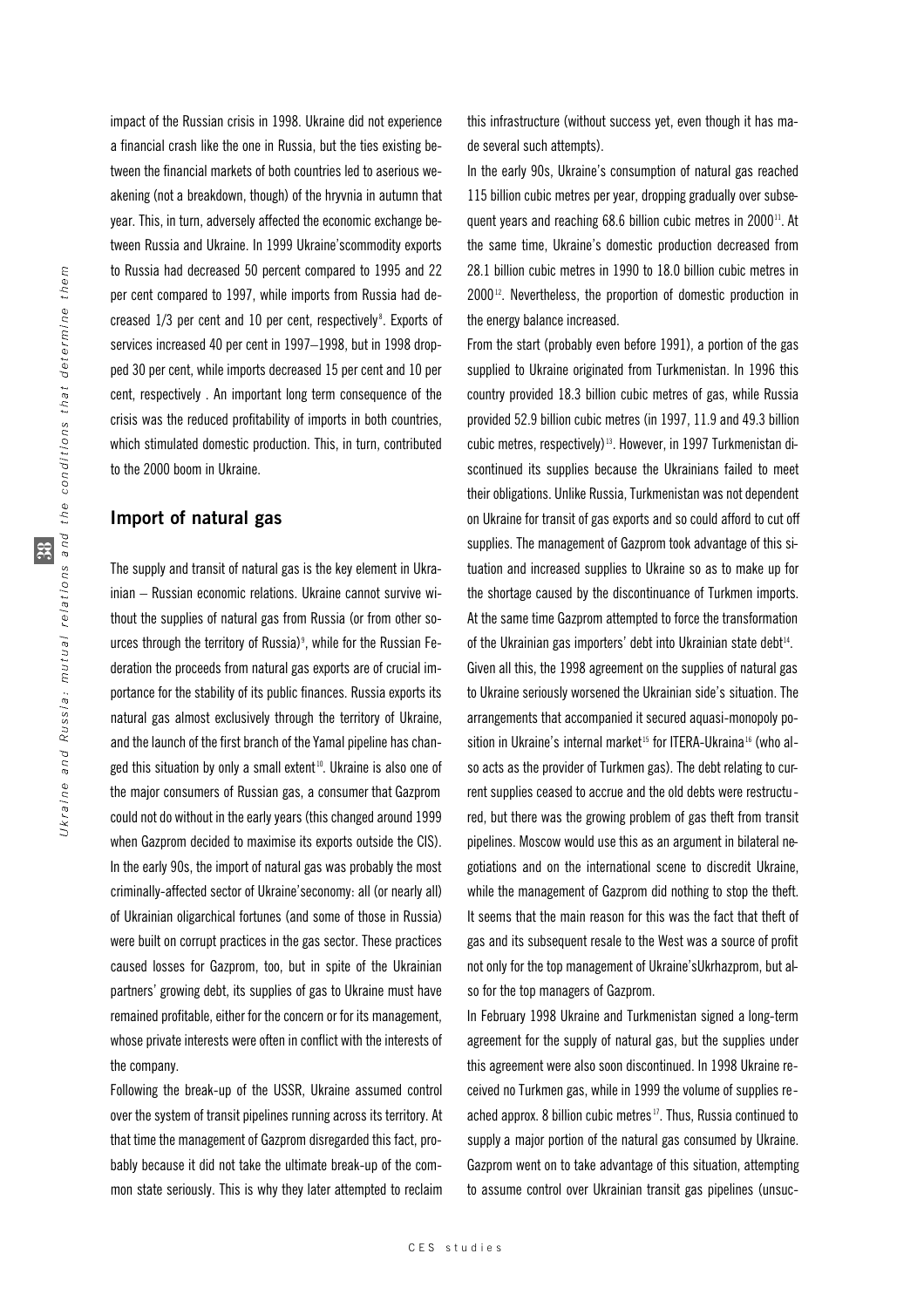cessfully) and over Ukraine's metallurgic and chemical enterprises that were of interest to it (quite successfully)<sup>18</sup>.

# II. Year 2000. Re-valuation.

## **Kyiv: its economic growth and disappointment for the West**

The election of Leonid Kuchma for asecond term of office and the appointment of Victor Yuschenko as Prime Minister increases hopes for the beginning of radical reforms in Ukraine, which would bring the country closer to West-European standards of economy and social life. These hopes were only partially fulfilled. The economic growth, achieved without any help from Western financial institutions, turned out to be the main success of the Yuschenko government. Nevertheless, the disappointment of the West with Ukraine and vice versa was still growing even despite the government's successes over the year 2000. On top of that, an understanding that there is no alternative to close co-operation with Russia matured in Ukraine.

The program executed by Yuschenko's government was aimed at bringing order to the mechanisms of Ukrainian economic life, but not at their radical change. Over the year 2000 Ukraine was rather reducing the distance from Russian Federation than becoming closer to the Western standards. It is striking that the fundamental mechanisms of Ukrainian political life (especially the struggle between the oligarchic and bureaucratic groups for influence over the president) and their changes reflect similar mechanisms and processes in the Russian Federation<sup>19</sup>. For example, the oligarch'sattacks first on the Vice-Prime Minister Julia Tymoshenko and then on the Prime Minister Yuschenko were preceded by similar attacks from their Russian counterparts on the Prime Minister Sergei Kiriyenko in the summer of 1998. However, the changes which the Russian political mechanisms have been undergoing since 2000 still have not been seen in Ukraine.

Ukraine experienced in 2000, for the first time since gaining independence, asubstantial economic growth (Gross National Product rose by 6%, industrial production by 13%, agricultural by 7.5%) and an increase of budget's income which improved the social situation. The biggest increases were in food, steel and light industry. The increase was largely due to a growth in the prices of crude oil, which was unfavourable to Ukraine, but which propelled Russia's economic growth which in turn propelled the demand for imports from Ukraine20. The second important factor was the continuation of extensive privatization, as a result of which numerous plants of heavy and chemical industry have become the property of Russian capital and were able to increase or even start production again. The Ukrainian economic and political circles must have understood then that their country could manage without the Western help, but not without close co-operation with Russia.

On the other hand, the IMF did not resume loans to Ukraine in  $2000<sup>21</sup>$  and the Western media would occasionally renew their campaigns discrediting the country, Prime Minister Yuschenko especially – the most pro-Western politician of Ukraine'sleaders, seen there as the one "appointed by the USA". At the same time an almost year-long discussion of the Russian project (which mainly took place in Poland not in Ukraine) for a new gas pipeline which would go around the territory of Ukraine combined with Brussels' attitude towards an increase of the import of Russian gas have made the Ukrainian political class aware that EU sees the Russian Federation as its main partner in Eastern Europe, and from Kyiv it expects good relations based on partnership with Moscow<sup>22</sup>.

Some time earlier, in 1999, another event happened which weakened the pro-Western affinities. This was the war in Kosovo and NATO's attack on Yugoslavia. Although Kyiv, unlike Moscow, did not openly protest against the Pact's activities and later willingly took part in apeace operation, the Ukrainian politicians did not hide that their sympathies lay on the side of Serbs, not with the Albanians. The feelings of the Ukrainian society, to whom the Serbs (Slavic and Orthodox) are closer than the Muslim Albanians, were similar<sup>23</sup>.

In October 2000, out of 100 leading Ukrainian experts (civil servants, analysts from non-governmental organizations and media) who were polled, 80 regarded Ukraine's relations with Russia as the priority of its foreign policy (66 with the USA, 62 with Germany, 52 with Poland, 25 with China, other countries scored under 20). Among the countries with which co-operation is crucial for fulfilling the aims of Ukrainian foreign policy, Russia was indicated by 89 (the USA by 90, Germany by 80, Poland by 58, China by 36, Great Britain by 34, France by 28), and to a question on military help from which country Ukraine can count in case of aggression Russia was indicated by 48 (the USA by 54, Poland by 30, Germany by  $20)^{24}$ . The poll gives an insight into the beliefs of the Ukrainian political class which puts relations with the Russian Federation and the United States as the priorities for its policy.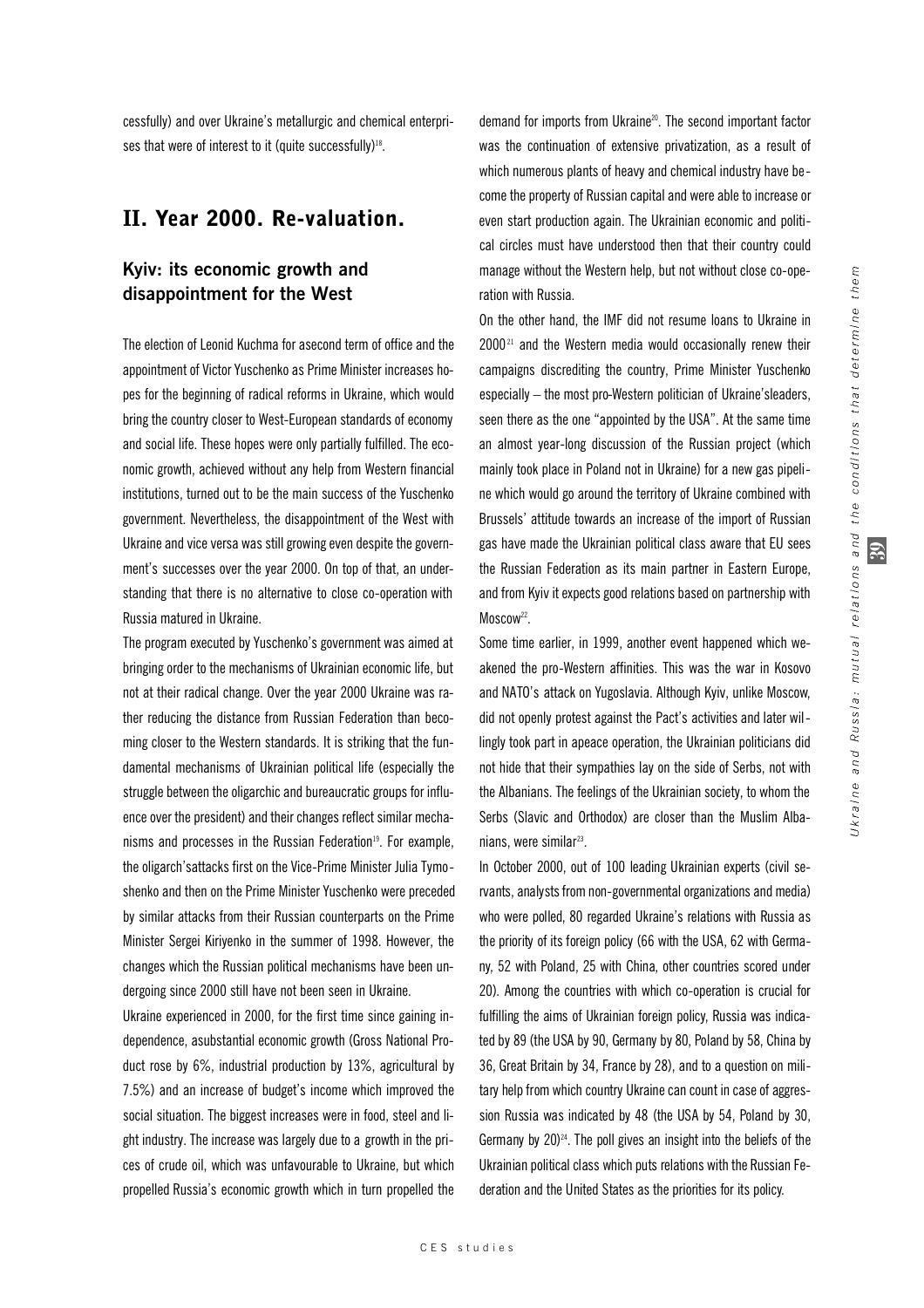#### **Moscow: New pragmatism**

The new president of the Russian Federation, Vladimir Putin, has given up his predecessor's inconsistent policy towards Ukraine, which was coloured with a certain post-soviet nostalgia and the hopes of the still more and more mythical "re-integration of the CIS' countries". Moscow has understood and accepted the fact that Ukraine's independence is irreversible and that it would be in Russia's interest to respect this, not only making its policy towards Kyiv easier, but also improving the Russian Federation's image world-wide. The change contributed to improvement of bilateral relations in the years 2000–2001.

During the presidential campaign of 1999 in Ukraine, Russia remained restrained. Relatively late in the campaign it opted for Leonid Kuchma as the least inconvenient of the important candidates. His main rival, a communist Petro Symonenko, was dangerous to Moscow as he is an ally of Gennady Zyuganov. Kuchma however, was already known and was also liked and valued by Boris Yeltsin. If the change of leaders in the Kremlin had happened earlier, Russia might have decided to support Oleksandr Moroz, the only candidate who in those elections constituted a real political alternative to Kuchma.

Since 2000 Russia's politics have become more pragmatic and predictable, and Russia itself ruled much more consistently, and therefore stronger. Putin's Russia has given up treating the CIS as a tool in re-integration of the "post-USSR space" and with determination has backed bilateral relations with the member countries of the CIS. The Kremlin has decided that treating Ukraine as a partner and an ally, and not as a "transient country", would make it easier to achieve the important political aims connected with this much weaker country. It has turned out to be agood decision. The new political direction has removed the main psychological impediment in the way of tightening the Ukraine-Russia relationships, enabling Kyiv to make some concessions to its northern neighbour.

As the chief of the Council for Foreign Affairs and Security of the Russian Federation Sergei Karaganov said at the beginning of 2001: *Russia is interested in a stable Ukraine (…) Russia needs a friendly Ukraine. (…) Russia cannot afford the luxury of supporting Ukraine financially*. Moreover, according to Karaganov: *A downfall of Ukraine's economy means a catastrophe for Russia*25. Boris Tarasyuk, Ukraine's previous minister of foreign affairs, similarly assesses the situation: *Since Vladimir Putin's victory in elections we have clearly experienced a new approach of* *the Russian Federation. It is characterised by firmer relations and I would even say, pressure on Ukraine. Nowadays, there is less sentiment in the relationship of the leaders and more pragmatism, which is positive in itself. But if you are the weaker party, such pragmatism turns into the partner's pressure*26. Nevertheless, contrary to Tarasyuk'sbeliefs, it is difficult to see any increase in Russia's pressure on Ukraine. It was especially noticeable during gas negotiations at the end of 2000, which gave Kyiv some unexpected benefits<sup>27</sup>. As a Russian political commentator has accurately remarked, Yuschenko's pro-Western policy was favourable to Russia as the new Ukrainian government honestly addressed the issue of debts and gave Russian businessmen wide access to legal privatization in Ukraine28. The dismissal of Ihor Bakai, the director of *Ukrhazprom*, who was a patron of the mafia-like relations of Russia and Ukraine (responsible for stealing of Russian gas) was also convenient to Russia (as it weakened Rem Vyakhiryev whom Putin wanted to remove<sup>29</sup>). A certain hardening of Russia's standpoint in economic matters did not take place until 2001.

# **A new doctrine of Ukraine's foreign policy**

Re-orientation of Ukraine's foreign policy resulted from the above mentioned political re-valuation both in Kyiv and in Moscow. The "Zlenko's doctrine", formulated in the beginning of 2001, was one of its results. It concentrates on co-operation with Russia and the USA, although relations with the former should be based on "asymmetrical partnership" which is often compared (a bit prematurely) to the relations between Canada and the USA. The first sign of that re-orientation was the dismissal of Boris Tarasyuk (a pro-Western minister of Foreign Affairs) in September 2000, which resulted in immediate and clear warming of bilateral relations. The new minister, Anatolii Zlenko, in his first public statement said that relations with the Russian Federation are the greatest priority of Ukrainian foreign policy. In January 2001 Zlenko publicly expressed a new doctrine of Ukraine's foreign policy (although he did not call it a doctrine) stating that Ukraine has only two strategic partners<sup>30</sup>: the Russian Federation and the USA, which pushed the relations with EU to the background. Let us quote the key fragment of Zlenko's speech during a press conference in Kyiv on 23rd Jan. 2001: *Ensuring favourable exter-*

*nal conditions is crucial to be able to care calmly about the internal transformation and the execution of the European choice.*

Russia: mutual relations and the conditions that determine them Ukraine and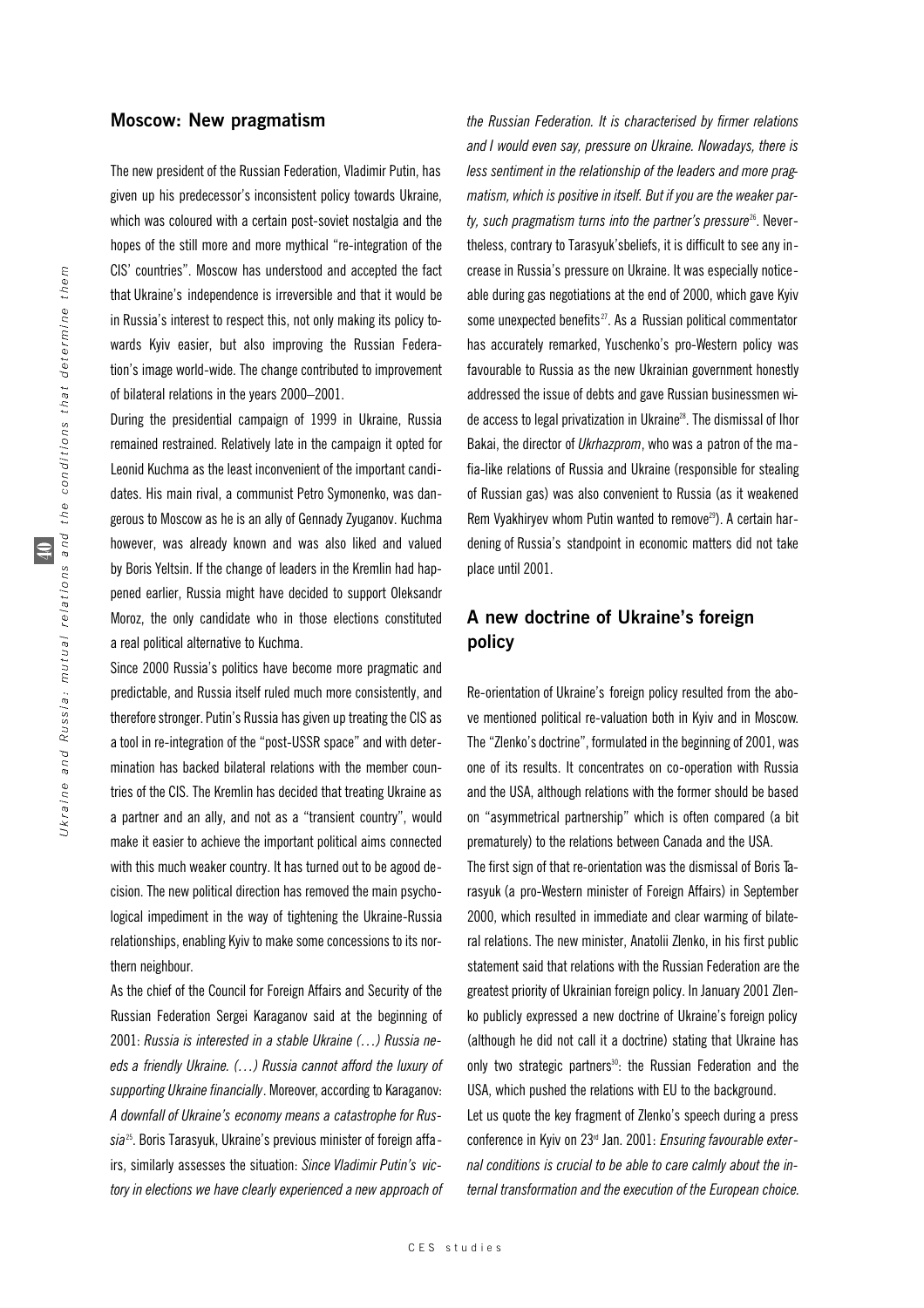$\equiv$ 

*Under present circumstances it basically means for Ukraine the development of a strategic partnership with the Russian Federation and the United States. Ibelieve that friendly and pragmatic relations with these countries are crucial to our safety. (…) It also envisages tightening the contacts with Berlin, London and Paris based on partnership*<sup>31</sup> .

If the *development of strategic partnership with the USA* is a means of execution of the European choice and the European Union (Brussels) as a political partner is not even mentioned, it must mean that Ukraine's *European choice* is nothing more but a "smoke screen" thrown to divert the attention of European capital cities from the already crystallised "American choice". Kyiv has drawn conclusions from the fact that there is no alternative to close cooperation with Russia in economic matters and that its attempt to become closer to the European Union has failed. It is also aware of the importance of Ukraine in global American politics. It therefore perceives good relations between Ukraine and America (especially in the area of security) as a counterbalance protecting Ukraine from falling into political dependence on Russia.

In his speech in *Heritage Foundation* on 27<sup>th</sup> March 2001, minister Zlenko very strongly accentuated the importance of partnership between Ukraine and America for strategic interests of both countries. While talking about Ukrainian-American relations, he said: *As far as Russia is concerned, also here we have witnessed a positive development or, to use a diplomatic cliché, a "movement in the right direction". In my opinion one of the main achievements in this path is the fact that a large part of Russian political establishment has started to recognise the independence and the European choice of Ukraine as objective reality and not personal offence. We do not intend to become a part of any empire again. We do not intend to become a sphere of influence of any country. We want to be areliable and equal partner. And I believe that Russia's current leaders respect this course. (…) The atmosphere of mutual respect has been strengthened in the relations between Kyiv and Moscow. It is very rare nowadays to hear the official thesis about the, so called, "union of Slavic countries". Moscow wishes to create the relations with us according to the "Canada-USA" model. Those who have followed the development of Ukrainian-Russian relations since 1991 will admit that it is a huge step forward*<sup>32</sup> .

## **Bilateral relations and the political crisis in Ukraine**

The political crisis which shook Ukraine in autumn 2000 and spring 2001, and which contributed to the fall of the Prime Minister Victor Yuschenko did not affect the Ukraine-Russia relations significantly. However, it seriously damaged Ukraine's relationship with the European Union. It is plausible to suspect that it will be long-term damage (although in summer 2001 there was acertain restoration of Brussels–Kyiv relations). EU (with no serious political and economic interests in Ukraine) will be willing to treat the country mainly dependant on the freedom of the media, of the citizens, etc.  $-$  i.e. factors which are less important for EU in the relationship with Russia. This, in turn, will strengthen an anti-European attitude among the Ukrainian elite.

Meanwhile, Russia remained restrained during the crisis. The mild embarrassment of Russian politicians (about the scandal casting ashadow of doubt over the president of Ukraine and about the ensuing crisis undermining his position) was visible at that time. However, the Russian media which promoted a thesis of an "American trace" tried to reinforce the dislike of the nation (its own mainly, but also Ukrainian) for the USA. It is worth mentioning that such a version of events (according to which the American secret service was behind the provocation with the alleged recordings of the conversations of president Kuchma with the aim of paving the way for Prime Minister Yuschenko to become president) is very popular in Ukraine. At the same time hardly anyone (apart from radical nationalists) believes the rival version blaming the secret service of the Russian Federation for the provocation.

That Russian embarrassment with the situation in Ukraine resulted from the belief that astrong president of the Russian Federation needs astrong partner in Ukraine. The belief that it is in Russia's interests to weaken president Kuchma'sposition is unfounded. It would be easier to persuade a strong and independent Kuchma to make concessions than a weakened one and therefore forced to take into account his opponents accusing him of excessive submission to Russia, selling out national interests, and even high treason. Only a strong president of Ukraine would be able to propagate the convenient solution (for Russia) to the problem of the control over the Ukrainian system of transit pipelines; probably the most important "issue to be solved" for Russia in Ukraine.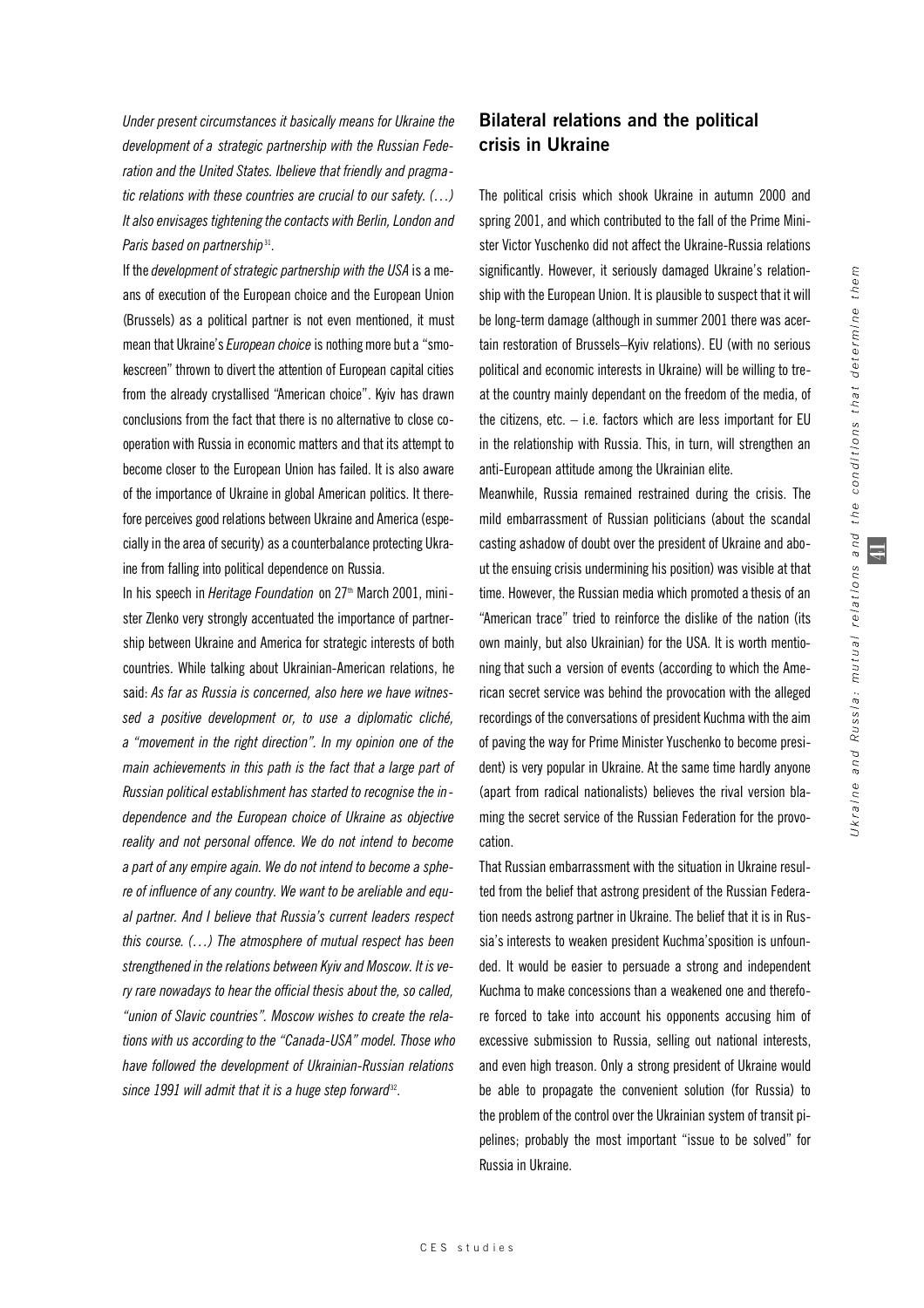The nomination of Anatolii Kinakh for Prime Minister (while preserving almost the entire makeup of the government) did not result in a serious change in relations with Russia. The extremely difficult economic negotiations (where Kyiv has not wanted to concede) have lasted for a very long time now. And with the election campaign starting soon, it would be unreasonable to expect any decisive agreement on the most important issues.

On 10<sup>th</sup> May 2001, Victor Chernomyrdin became the new ambassador of the Russian Federation to Ukraine. This caused triumphal comments in Moscow and the alarming ones in Kyiv, all of them mentioning Chernomyrdin as a "governor", or even a "vicepresident" of Ukraine. Even taking into account journalistic exaggeration, the comments were strikingly unjustified. The nomination fits in with the logic of Russia'snew approach towards Ukraine; its strong pragmatism, but also a serious treatment of the partner. It is another matter altogether that Chernomyrdin started his mission in the worst possible way: publicly criticising and later boycotting the visit of Pope John Paul II to Ukraine. It is also worth noting that soon after Chernomyrdin's appointment to Kyiv speculation arose that Yevhen Marchuk (a former Prime Minister, the current Secretary of the Council of National Security and Defence of Ukraine) – one of the leading politicians of Ukraine – might become the new ambassador of Ukraine to Moscow.

## **Natural gas and the military-technical co-operation**

The agreements about delivery conditions and transit of natural gas signed on 22<sup>nd</sup> December 2000 turned out to be surprisingly favourable to Ukraine<sup>33</sup>. The fact that Russia agreed to postpone negotiations on admitting Gazprom to participate in the management of the Ukrainian system of transit pipelines as well as on restructuring the "gas debts"<sup>34</sup> was most important. The only crucial concession made by Kyiv was to give up the export of its natural gas<sup>35</sup>. Russia also agreed to send Turkmen gas to Ukraine and to the fact that Ukraine would not buy Russian gas in 2001 (apart from the amount received in lieu of transit fees) $36$ . It is favourable to Gazprom which at the moment favours expansion to European markets at the expense of the less profitable sale to the CIS markets (including Russia). A basic agreement on *restoring co-operation in research and development as well as production of arms industry* was signed during the same meeting of the presidents in St. Petersburg.

Next, on  $12<sup>th</sup>$  Dec. 2001 in Dnipropetrovsk the presidents of Russia and Ukraine signed a package of agreements specifying the St. Petersburg agreement. Most of these are just memorandums which will serve as a basis for specific contracts. The scale of Ukrainian concessions is much smaller than it seems from the tone of both Russian and Ukrainian commentaries. The negotiations on restoring unity of power systems in both countries (broken off in 1998 due to technical not political reasons) proved to be very difficult. The agreement was not signed until August 2001 on conditions favourable to both parties and not only to Russia (or rather to the Russian power industry monopolist, RAO JES Rossii). It should be noticed that parallel to the president Putin's visit in Dnipropetrovsk, Jeffrey Starr (a representative of the minister of National Defence of the USA) visited Kyiv. He met Marchuk (a person co-ordinating the whole issue of national security on behalf of the president) instead of the minister or vice-minister of Defence. In this way Kyiv sent a very clear signal that the USA remains its strategic partner and that special partnership with NATO – an important element of Ukraine's national security. The Americans, in turn, showed that tightening of Russian-Ukrainian relationships does not stand in the way of a strategic partnership between Kyiv and Washington. Both signals were directed to the Russian Federation as well as to the European Union.

In 2001 a certain breakthrough was achieved in regulating the stationing of two navy fleets in a base in Sevastopol. The introduction of joint garrison patrols, traffic control of Sevastopol's harbour (until then done by the Russians only), a decision about creating a mixed lifeboat service unit were agreed on among other things<sup>37</sup>. This way Kyiv strengthened its sovereignty in Sevastopol without conceding in such matters as the control over introducing new Russian weapons to Sevastopol and the right of inspection of Russian arsenal<sup>38</sup> (both these are important for Russia). It should be noted however, that serious Russian concessions coincided with Ukrainian declaration of reluctance towards the American initiative of the "son of star wars" anti-rocket shield.

### **The Russian-Ukrainian border**

The last serious problem in the political relations between Ukraine and Russia has been the delimitation of the common border. There has never been a border between Ukraine and Russia, just a line separating the administrative units drawn arbitrarily on the maps and approximately marked in terrain, devoid of any practical meaning. The border "has crossed" unified complexes of agri-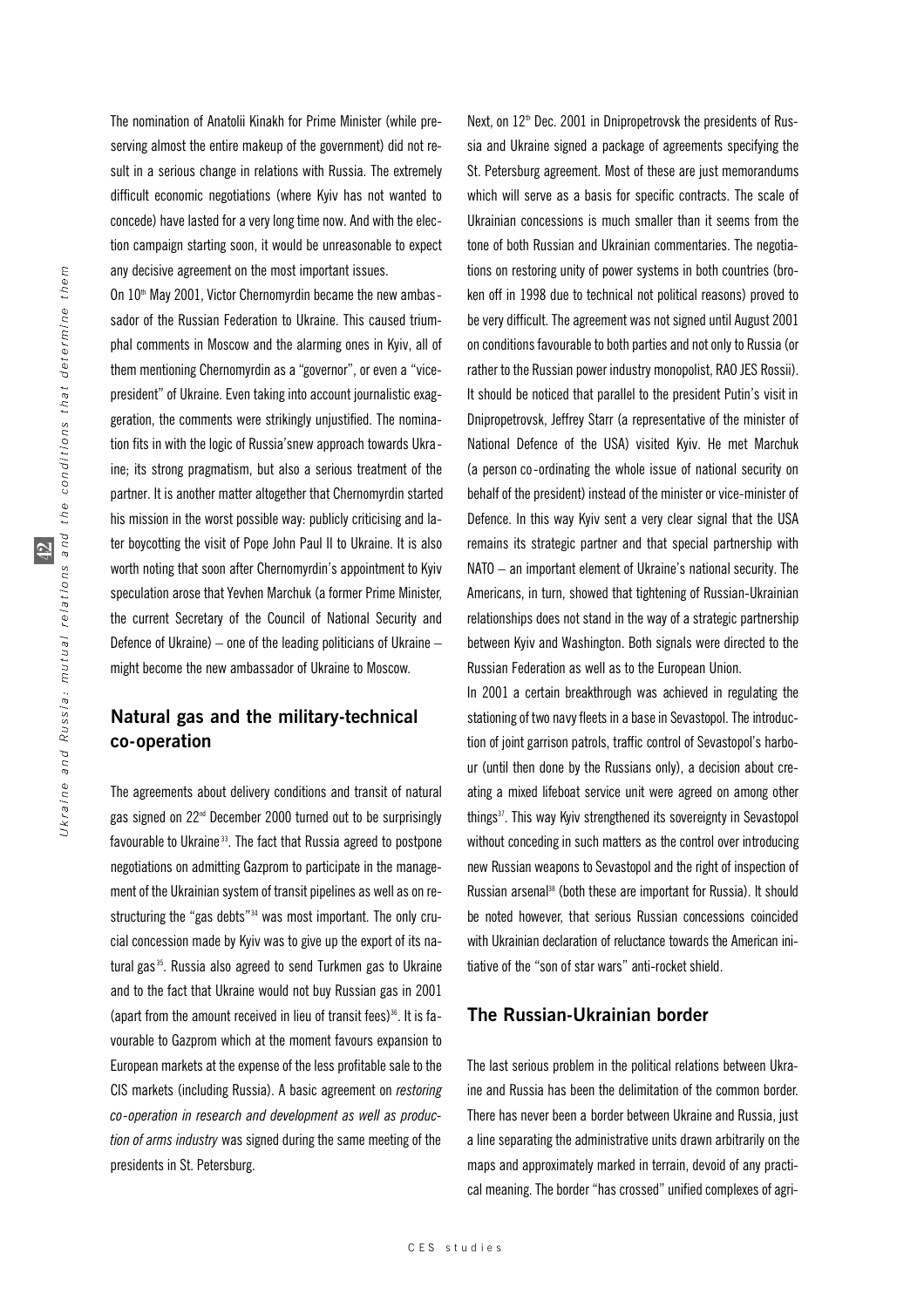$\mathfrak{D}$ 

cultural land or even towns<sup>39</sup>. Also the routes of railways, roads, pipelines, etc. have not been consistent with the borders of the republics (the main transport lines from Moscow to the Northern Caucasus crossed Eastern Ukraine). It caused serious problems during delimitation, as the principle of specifying and not changing borders has been unanimously agreed on.

Since the dissolution of the USSR the Russian Federation has believed that the borders of the CIS countries are divided into the "external" (of ex-USSR) and "internal" (of ex-republics), therefore opposing any regulation by law (including delimitation) of the latter. Ukraine has been consequently rejecting such division and trying to grant the same status to all its borders. For six years Moscow evaded the start of delimitation work, until in February 1998 it agreed to appoint an appropriate committee. However, even during the first session ( $1<sup>st</sup>$  April 1998) it turned out that the Russian party was only authorised to talk about the land border and not delimitation of the waters of the Azov Sea and the Kerch Strait, while the sea border was the main problem here. Moscow believes that the above mentioned reservoirs should be recognised as "common" and the national border should not be marked out there. Ukraine, on the other hand, believes that they should be divided.

Work on delimitation of the land border was completed to almost 100%<sup>40</sup> in 2000. The lack of agreement on the sea border (there has been no change in both countries' standpoints, there has also been no sign of willingness to compromise) however, makes signing the delimitation contract and the start of demarcation work impossible. It is to be expected that Russia will try to postpone demarcation and Kyiv will be less firm here than in the issue of delimitation. Anatolii Zlenko, the minister of Foreign Affairs in Ukraine, declared after his visit to Moscow in October 2000 that Ukraine and Russia would not introduce visa regime and demarcation of the border<sup>41</sup>. According to the available information Zlenko later withdrew the second statement and said that demarcation would be carried out. Nevertheless, even if that was just a gaffe, it was a meaningful one<sup>42</sup>. At the same time asolution of the Azov Sea problem does not seem real without mediation from the Western superpowers.

#### **Language and culture**

The heritage of a few centuries of the common cultural space of the Russian Empire and later of USSR is a separate issue, which has not been included in the narrowly understood Ukrainian and Russian inter-state relationships, but which has had acertain influence on them. That heritage is in form of the millions of people who live in Ukraine and every day use mainly or exclusively the Russian language. Many Russian politicians believe all Russianspeaking inhabitants of Ukraine (and other CIS countries) to be ethnic Russians and a national minority, whom Russia ought to provide not only with care but also protection from discrimination and "nationalistic tendencies" of the authorities of the countries they live in.

According to the newest research, only 39.1% of the inhabitants of Ukraine use exclusively Ukrainian on an every day basis, 36%  $-$  only Russian, 24.8%  $-$  both languages depending on the circumstances. However in the group of people up to 22 years old 47.4% use only Russian<sup>43</sup>. Assuming that use of both languages "depending on the circumstances" largely means restricting the use of Ukrainian to home and/or school, the real scope of Russian language use is much higher.

In 1991 49.3% of pupils and students of the Ukrainian primary and secondary schools studied in Ukrainian<sup>44</sup>, however higher education was almost completely in Russian. In the 90sthat percentage probably increased up to 75-85% (the appropriate data has not been published) and many universities (humanistic at least) largely used Ukrainian<sup>45</sup>. The introduction of Ukrainian as an official language of administrative and economic structures was much more difficult. Very often only some official documents (reports, etc.) are written in the official language but Russian remains the real language of official duties. Only in the West of Ukraine has the Ukrainian language achieved the status of the main language of public life, but it is a region where there are almost no Russian-speaking Ukrainians and Russians are quite scarce.

However, the bureaucratic Ukrainianisation was not accompanied by a concern for Ukrainianisation of mass culture. For ten years all popular literature, pop music, "yellow" and advice press, etc. were written in Ukraine almost entirely in Russian<sup>46</sup>. Only elitist literature and school handbooks were available in Ukrainian. What was even worse, a harsh tax and customs legislation led to domination of the Ukrainian book market by Russian publishers. As a result, Russian has become extremely popular among a large part of young people. They speak Russian (very often 'broken Russian') because it is a craze. On the other hand, Ukrainian schools and Ukrainianisation of "public space" (inscriptions, announcements of authorities, partly advertisements) and of electronic media has created bilinguality of a new type – more and more inhabitants of Ukraine can use both languages more or less fluently<sup>47</sup>.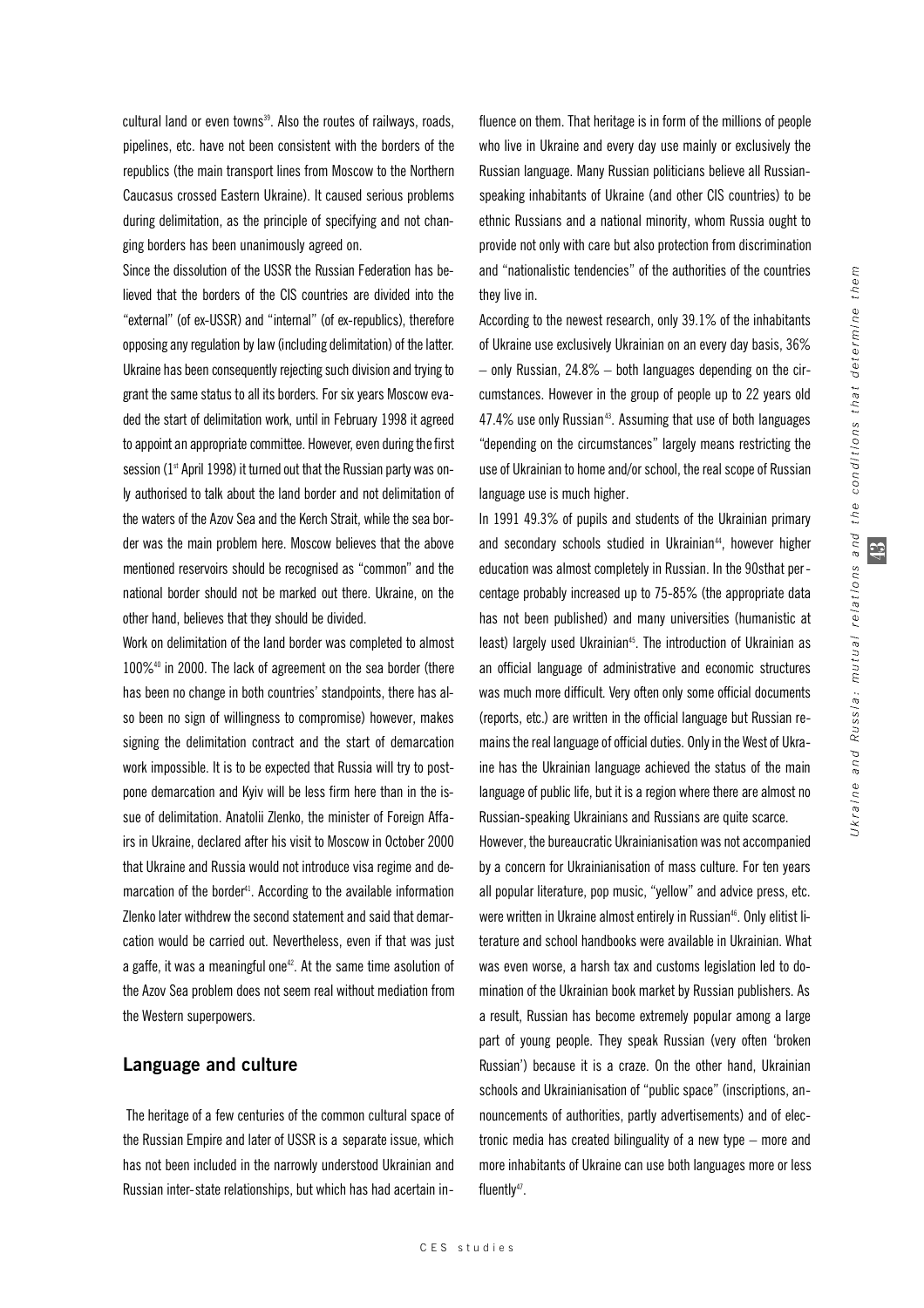In the tenth year of an independent Ukraine the Ukrainian language can be heard more often than in 1991 in the streets of Kyiv (although still not very often), whereas in the streets of Lviv, where Russian was hardly ever heard 10 years ago, it is now as common as Ukrainian in Kyiv. And following public discussions on the status of the Ukrainian language in the country, reform of spelling, etc., it would be difficult not to think that only few members of the Ukrainian political elite understand the significance of the problem and seriously consider finding its solution.

On 23rd Feb. 2000 Ukraine and Russia signed an inter-governmental agreement of co-operation in the field of radio and television. Among its provisions there is a clause where Ukraine agrees to broadcast Russian TV programmes without Ukrainian dubbing (never used in practice) and its handing over control over the re-transmission contracts of these programmes by Ukrainian cable operators<sup>48</sup>. These are serious concessions limiting Ukraine's sovereignty of information, as they will result in strengthening the domination of Russian information and political commentary programmes on the Ukrainian airwaves. What is striking is the fact that the agreement was signed by Ivan Drach, the chairman of the National Committee for Politics of Information, who in his public appearances has often attacked the excessive presence of Russian media in Ukraine. It confirms a belief that the real politics of Ukraine is much more pro-Russian than its political rhetoric.

The above situation is portrayed by the activists of the Russian minority in Ukraine as discrimination against the "Russian-speaking majority" <sup>49</sup> and every attempt to increase presence of the Ukrainian language in public life of Ukraine (in the media especially) triggers off their violent and hostile reaction repeated by the Russian media. This, in turn, from time to time provokes a sharp criticism of Kyiv by Russian politicians, most importantly by MPs (e.g. a statement made by a vice-Prime Minister Victor Khristenko during the Internet conference of  $1<sup>st</sup>$  August 2001, who demanded that the Russian language to be granted the status of an official language). Such statements disrupt bilateral relations every time they happen but only temporarily. As it seems, both sides understand these clashes are mere ritual.

# III. Russia and Ukraine: contradiction and convergence of interests

Ukraine and Russia are connected by basic strategic interests. Some of them converge, which is conducive to bringing both countries closer, other are contradictory, making it more difficult. Many of these spheres of interests have already been mentioned. However it seems useful to discuss them separately. The most basic interest of Ukraine is to keep its independence and maximum possible autonomy from the Russian Federation, while Russia's most basic aim is not to allow the politics of Kyiv to let NATO "settle down" on the coast of the Black Sea. Since Moscow gave up its attempts to reinstate control over Ukraine, these basic interests have stopped being contradictory and their harmonisation has become possible.

#### **Russia**

It is in the key interest of Russia to stop Ukraine extending its current co-operation with NATO beyond the limits of the present "Partnership for Peace" and to prevent the US from gaining more political influence in Ukraine. Moscow perceives such influence as a threat to its strategic position in the Black Sea Basin and to its ability to influence the situation in the Balkans. It is in this context that one should see Russia's ambition to retain its base in Sevastopol, a facility of key importance on the Black Sea. Moscow sees the potential presence of NATO on the Black Sea northern coast as a threat to its security and does not want to share its political (especially military-political) influence in Ukraine with the Western world.

This geopolitical concern is related to the crucial importance of Ukraine's territory as a transit area for Russia. It is not only the well known significance of gas and oil pipelines running across Ukraine to the countries of Central and Western Europe. Equally important is the availability of the oil pipelines and product pipelines<sup>50</sup> leading to the Odesa–Ilichivsk port complex, as well as Russia's ability to export electricity (which it has not regained yet)<sup>51</sup> and the stability of road and rail transit to and from these ports and to and from the Ukrainian ports on the Danube. Access to the countries of Eastern and, in particular, Southern Europe and to Turkey through the territory of Ukraine is also of no small significance for Russia. Today, the route across eastern Ukraine remains the shortest and the most convenient way from central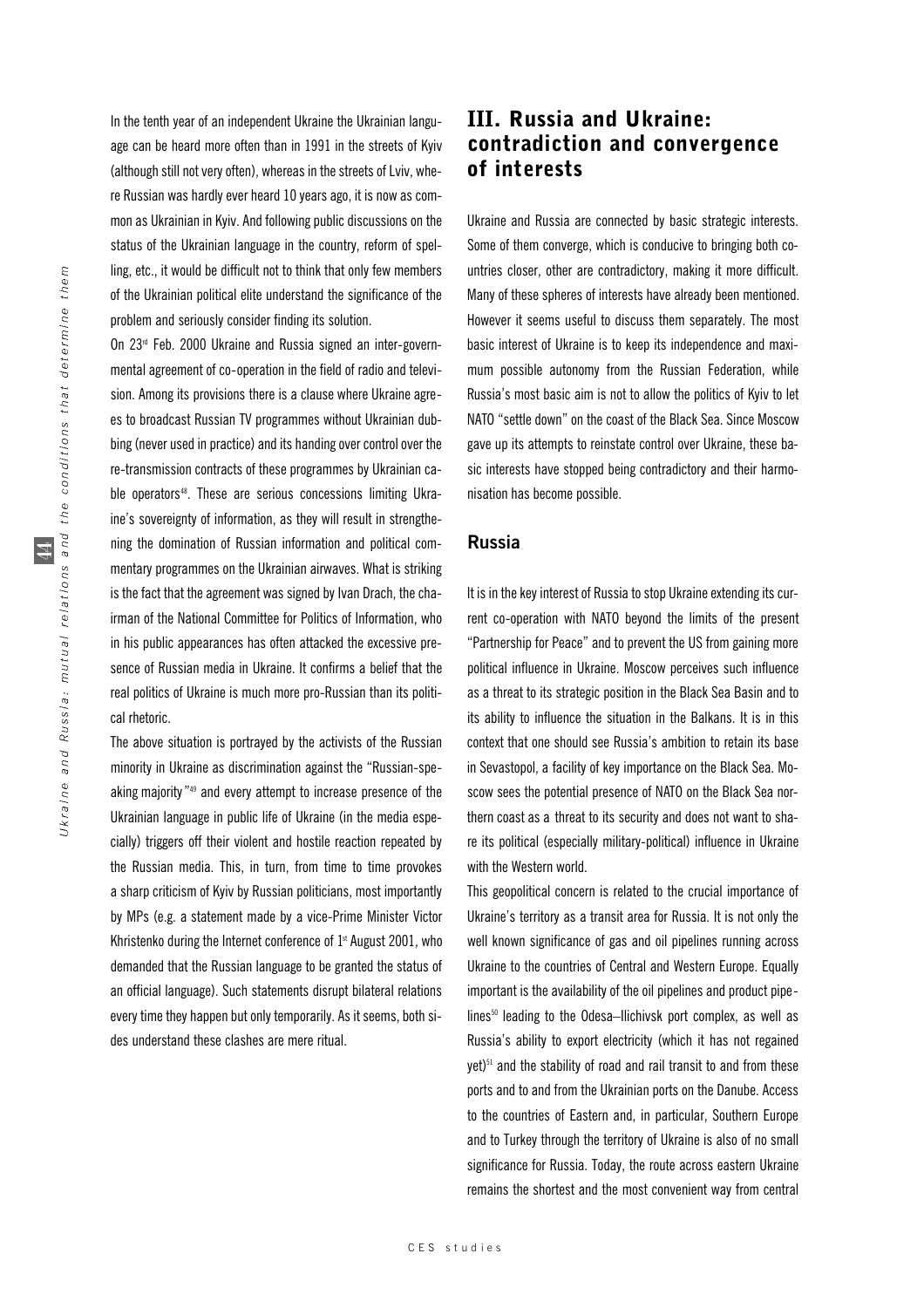Russia to Rostov-on-Don, Novorossiysk (where the Black Sea Fleet infrastructure is being developed) and to the Northern Caucasus, while the Kerch Strait continues to provide the way from the Volga river basin, i.e. from central Russia, to the world's oceans<sup>52</sup>. Russia also has other diverse economic interests in Ukraine, which are not related to transit. Today, the most vital one seems to be the import of Ukrainian foods (especially sugar, meat and meat products, and spirits). The fact that Russia took temporary measures to prevent the growth of Ukrainian exports of these goods to its market, e.g. by introducing prohibitive tariffs or threatening to initiate anti-dumping procedures, was aresult of the conflicts of interests among particular groups of Russian businesses. At the same time it confirmed the competitive advantage of Ukrainian foods in the Russian market. Russia may buy these and other commodities from other sources, but Ukraine offers them at the lowest prices and within the shortest distance.

The Russian economy (though not necessarily the Russian state) also needs Ukraine's metallurgic, petrochemical, chemical and arms industries, some of which are even indispensable for it (such as the Ukrainian rocket and spacecraft industry). In many cases it is easier and cheaper to restore the co-operative ties broken after 1991 than to start their own production of parts formerly manufactured in Ukraine or seek other sources of imports. Therefore, it is in the best interest of Russia (and large Russian enterprises) to expand Russian businesses' presence in Ukraine and to limit the presence of businesses from other countries there (unless they make investments that are compatible with the interests of Russia, such as the development of Ukraine foods industry, or carry out investments in co-operation with Russia). The Russian Federation also needs Ukraine as a huge market for its commodities, i.e. mainly natural gas, oil and oil products, but also, to a growing extent, Russian manufactured products, which lack competitive advantage in world markets.

Finally, Russia's interests in Ukraine include the so called Russian issue. Russia'sconcern for the situation of Russians in other post-Soviet countries is about understandable national solidarity, but it also has a measurable, even if secondary, economic aspect: there still exists one unified or near-unified market of Russian books, press and electronic media.

#### **Ukraine**

For Ukraine, it is in its basic interest to preserve independence (still in peril, from Kyiv's subjective point of view) and to prevent Russia's inevitable political and economic dominance from making Ukraine politically dependent. On the one hand, this is about modelling the relations with Russia as an "asymmetric partnership" and reinforcing Ukraine's position as a self-determined subject in international relations, and on the other, about maintaining, or even increasing, the degree of separateness of Ukraine'slegal space. Not only because such separateness is a token of sovereignty: differences in customs laws, tax laws, etc are a huge source of revenue for Ukraine's businesses (and for Russian businesses too).

To achieve these goals Ukraine needs as close as possible a cooperation with the US, especially in the area of security, and it needs to make sure that all Russian – American agreements take into account its security interests. Relations with other European countries are of lesser importance, because these countries are unlikely to be willing to counterbalance Russian influence in Kyiv. Nevertheless, Ukraine is not interested in substituting the United States' military presence in its territory for Russia's military presence (now limited to Sevastopol), and it seems highly unlikely that it would start a considerably closer military co-operation with the USA (i.e. go beyond the limits of the "Partnership for Peace" in this respect). Kyiv is perfectly aware that it is vital for Ukraine not to vex its relations with Russia, especially in the sphere of security.

The second key interest of Ukraine is connected with its dependence on energy supplies from Russia. The latter country provides most of the oil and natural gas<sup>53</sup> consumed by Ukraine and all of Ukraine's nuclear fuel, and in the past has often exploited Ukraine's dependence on these supplies for political purposes. Ukraine should therefore seek diversification of energy supply sources (this does not include nuclear fuel, in the case of which diversification is not possible). Unfortunately, Kyiv does not show much political will or determination to carry out such aproject. No doubt, one of the factors that stop its diversification efforts are the activities of the agents of influence of Russia (or Russian energy raw material exporters). Another important factor is the profit that Ukraine derives from the transit of energy carriers: it is crucial for the Ukrainian economy to retain these revenues. Ukraine is interested both in keeping up the Russian transits thro-

ugh its territory (as an important source of profit and a consequ-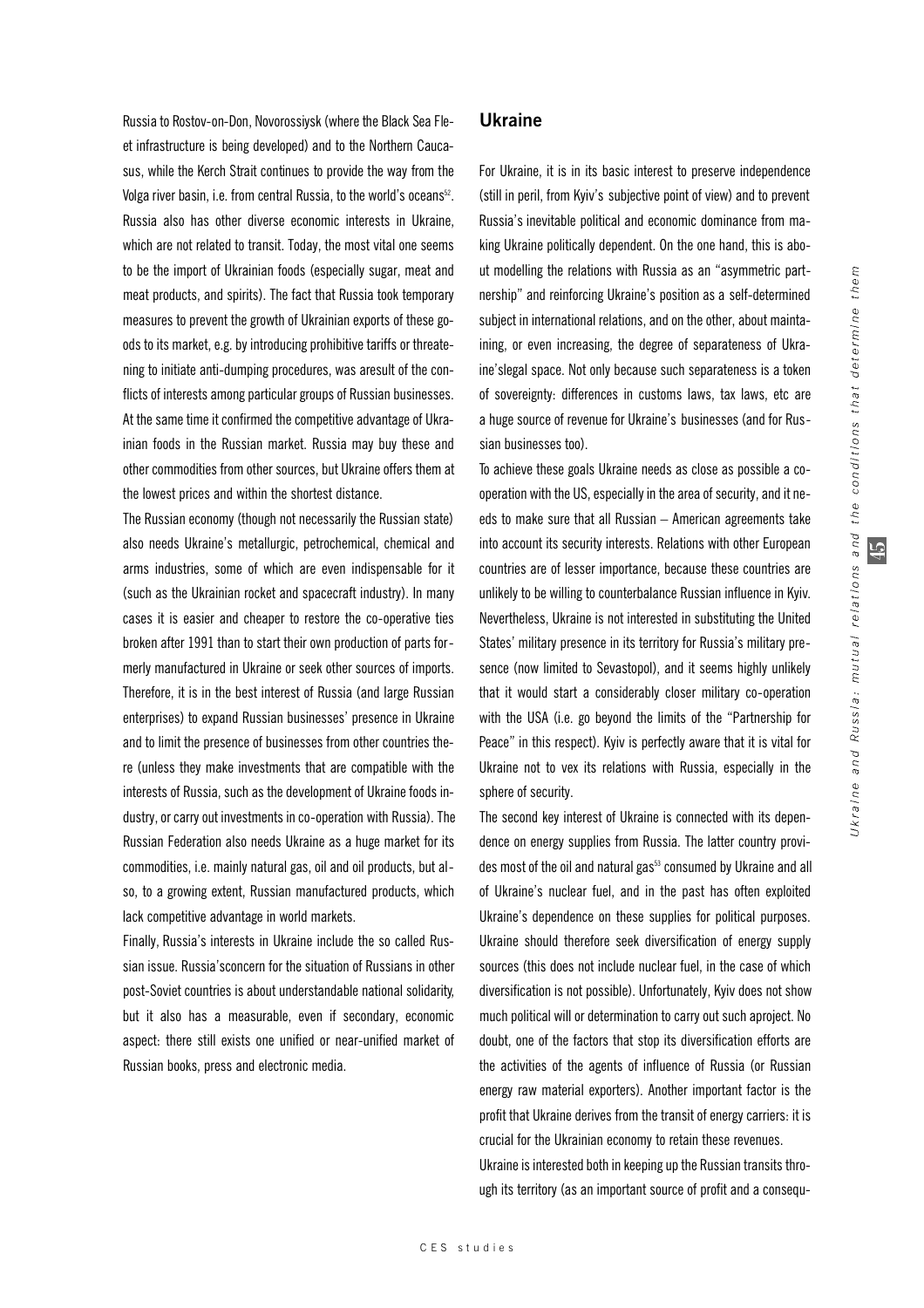ential political factor) and in exporting to Russia any goods that Russia may possibly be willing to buy. For many Ukrainian businesses co-operation with Russian partners is a matter of survival, while these partners see this co-operation merely as beneficial. Some Ukrainian analysts even believe that the Russian market affords Ukraine the sole opportunity for economic growth, the events of the last two years seem to substantiate this opinion.

# IV. To Europe together with Russia?

Most Ukrainians oppose aradical break with Russia. When asked what relations between Ukraine and Russia should be like, 19% in 1996 and only 9% in 2001 replied that these should be *relations like those with any other state: with visas, custom duties, closed borders, etc*. On the other hand, the idea of a union between Ukraine and Russia was supported by 25% and 32% of respondents respectively. The most favoured option, however, was the one of friendly relations between two independent states, without visas or custom duties: it was supported by 55% and 56%, respectively<sup>54</sup>.

When evaluating relations between Ukraine and Russia in 1997, 34% of respondents said they were normal, i.e. each side defended its interests, 30% believed that they were characterised by a certain tension and a mutual lack of confidence, 13% described them as a mutually profitable co-operation, and only 6 % said these relations were overtly hostile<sup>55</sup>. Given the clear improvement in bilateral relations that occurred in 2000, one can assume that today fewer respondents would choose the second option, while more would be for the first and the third one. These polls (and many similar ones) confirm the opinion that the Ukrainian society does not want the distance between Ukraine and Russia to broaden, and that a large portion of it would be willing to accept a re-integration, even though at the same time this society is now strongly attached (or rather accustomed) to having a state of its own.

The majority of the Ukrainian political elite are convinced of the necessity to co-operate closely with Russia and they generally refer to such co-operation as "strategic partnership", regardless of whether they are happy about this necessity or not. Only the right wing nationalist or near-nationalist parties are strongly against this co-operation. It is characteristic that only such nationalist or near-nationalist groups and the ostensibly pro-Russian post-

communist parties distinctly state their opinions. The broadly understood centre avoids doing this, probably in order to conceal its real viewpoint (much more pro-Russian than the patriotic electorate supporting the parties of the centre might be able to accept). On April 17, 2001 an inter-faction group was formed in the Verkhovna Rada of Ukraine named "To Europe together with Russia", which was joined by 32 deputies from the oligarchic factions. It was the first such clear manifestation of Ukraine's Eurasian program. This program could be summed up as follows: Ukraine may integrate with the European structures only as much as the Russian Federation will, and the European policies of both countries should be highly co-ordinated.

The leader of this group, Dmytro Tabachnyk explains the objectives of its activities as the establishment of closer co-operation between the parliaments of Ukraine and Russia, and *harmonisation of the two countries' economic legislation, and abolition of quotas, customs charges and export restrictions, especially for the machine-building industry*. In his opinion, it should be the strategic goal of Ukraine and Russia to co-ordinate the *efforts of their diplomacies aimed at more effective alignment with the European structures, for geography, history, territorial borders and, finally, fate itself have determined that Russia should be a European state. This has been recognised by all European structures: Russia is amember of the Council of Europe and the OSCE, and it is integrating with other European organisations. The most important objective of Ukraine and Russia is to join* the European Union<sup>56</sup>.

This couldn't be explained more clearly. Tabachnyk's words echo a slightly earlier statement by minister Zlenko: *Our choice is Europe, but one shouldn't think that we realise it in separation from our neighbour Russia*<sup>57</sup> .

## V. Can this be done?

This political calculation seems reasonable. The first responses of the European Union, alerted by Kyiv's open declarations of its pro-American option, also confirm this. The Göteborg summit in June *recognised Ukraine'sEuropean aspirations* and invited it to take part in the European Conference, thus awarding it the same status as Turkey enjoys. This was followed by further gestures, the importance of which was nevertheless weakened by the absence of any consequential representation from the EU at the celebration of the tenth anniversary of Ukraine's independence.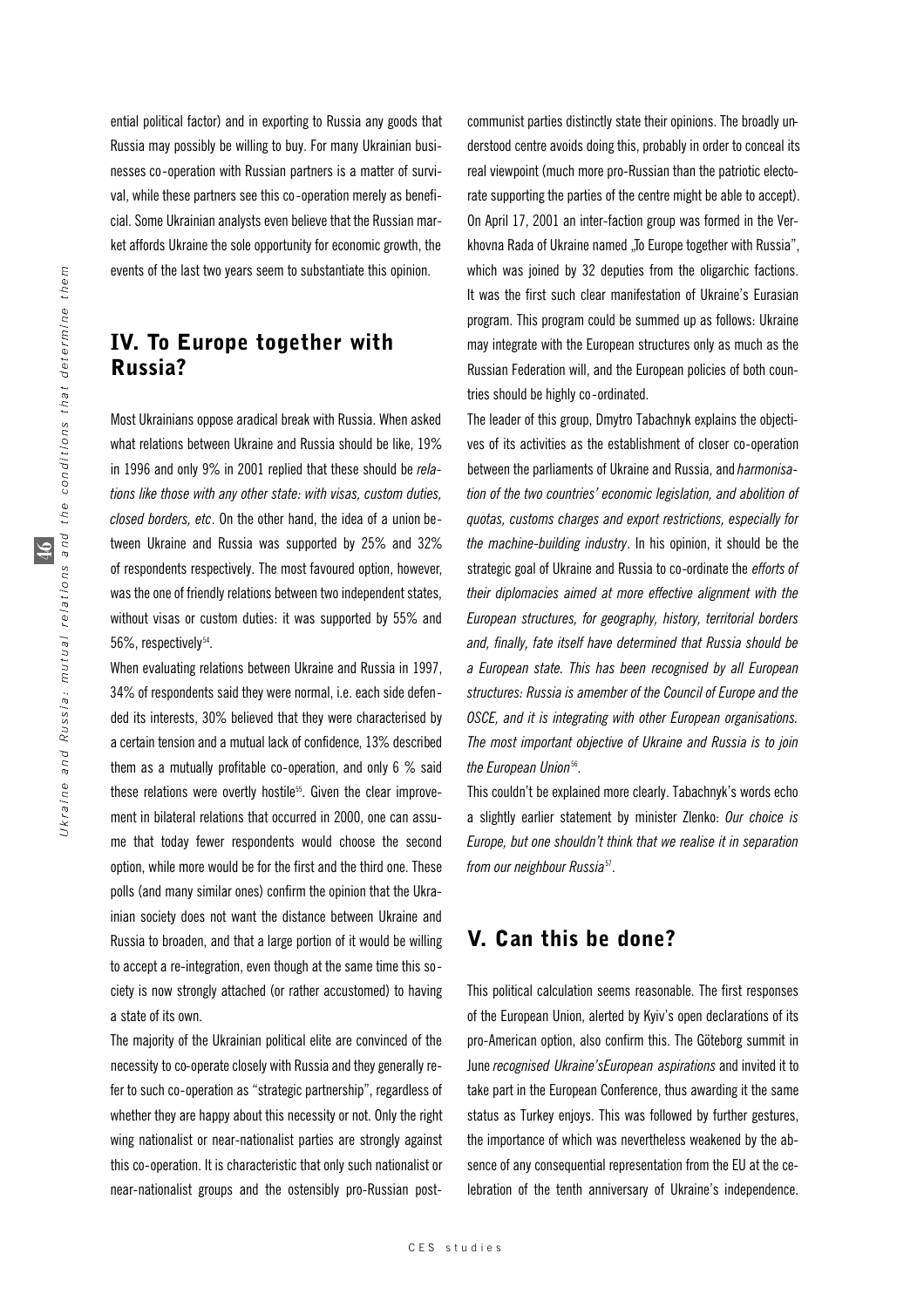$\overline{11}$ 

This proved that the unofficial isolation of president Kuchma, which followed the winter's political crisis, continues.

Some time before, the June visit of John Paul II to Ukraine brought about aheightening of the Ukrainian politicians' pro-Western and pro-European rhetoric, and undoubtedly, it also strengthened the supporters of the truly pro-Western option in Ukraine. On the other hand, the fact that the Ukrainian Orthodox Church of the Moscow Patriarchy strongly objected to this visit and that this objection was supported by the Russian ambassador could easily disturb Ukrainian – Russian relations. This was not the case, though, which confirms that the pragmatic tendency in Kyiv's policy is gaining force.

On the  $29<sup>th</sup>$  of July in Sevastopol the presidents of Russia and Ukraine jointly celebrated the Day of the Russian Federation's Navy and the Day of Ukraine's Navy<sup>58</sup>, taking the joint salute of the two fleets. In this way Vladimir Putin symbolically closed the Black Sea Fleet and Sevastopol dispute, which for years before had been a cause of conflicts and tensions in the bilateral relations of the two countries. Less than a month later Putin participated in the celebration of the tenth anniversary of Ukraine's independence, *our common jubilee*, as he put it. It was a symbolic declaration recognising Ukraine as an equal partner, a gesture that opened a new perspective for the mutual relations of Ukraine and Russia.

This does not mean, however, that either of the parties is willing to make any extensive concessions. We continue to get fragmentary information on the negotiations regarding the transit of Russian electricity through the territory of Ukraine. This shows that both sides are determined to defend their interests and that it will be very difficult to reach a compromise.

It seems that Ukraine will continue to pursue its present policy of developing closer relations with the Russian Federation and the United States, and, where possible, also with the European Union, though relations with the EU will be treated as a lower priority. Whether and to what extent Kyiv's policy in these areas will prove effective will depend first and foremost on the political objectives and tactics of Moscow and Washington.

Ukraine's attainment of the main goal of this calculation, i.e. partner, even if asymmetric, relations with the Russian Federation, is a different issue. Such a development is possible, but a certain degree of scepticism also seems justified.

If Russia continues to pursue its pragmatic interests in the post-Soviet area, the "asymmetric partnership" model will seem feasible, and even likely, since the basic interests of the two states are

not contradictory or irreconcilable. What makes it likely is especially the fact that this model of Ukrainian – Russian relations would be beneficial not only for Ukraine and its political classes (which is obvious), but also for Russia and the political classes there, as it would enhance the Russian state'simage in the international scene.

If, however, Russia should relapse into superpower and imperia listic policies (and not just such rhetoric), which does not seem likely, but is nevertheless possible, the partnership model would have to break down. But even then it is barely probable that Russia should attempt a political reintegration with Ukraine. Ukraine now has numerous and powerful political groups whose vital interests are dependent on the state's sovereignty, and Moscow cannot fail to take them into account. Russian political analysts also believe that an attempt to openly subjugate Ukraine would lead to awar in its western parts. This opinion may be exaggerated but it acts in favour of Ukraine. Finally, unless Russia wants to break off relations with the international community (which is extremely unlikely), it cannot afford either to liquidate a sovereign state or to overtly disregard an important strategic interest of the United States.

Thus, a lot will depend on the policy of the US, from the point of view of which Ukraine is first and foremost a Black Sea country, and its independence and stability are an important factor for the security of Turkey, one of the key states in the region and an important ally of the US. Therefore, one can presume that the Americans will support the steadying of Ukraine's independence and counteract any developments that might put it in jeopardy. It is highly unlikely, though, that the Americans should openly challenge Russia by offering Ukraine NATO membership, because such a development would be sure to vex Ukrainian – Russian relations and might even imperil Ukraine's security.

Whatever developments in political relations occur, Ukraine will remain economically dependent on Russia. This dependence may become weaker, but it will not disappear altogether. As the American analyst Sherman W. Garnett soberly notes, *while Russian economic predominance or even dominance is possible in some* sectors, but Ukraine's economy is too large and Russia's pro*blems are too great to see it as astrategic threat to an independent Ukraine*59. However, the degree of economic dependence (especially in the area of power supplies), and the scope and transparency of the ties existing between the Ukrainian and Russian business and political circles, will certainly determine the extent to which Kyiv will be able to take really independent deci-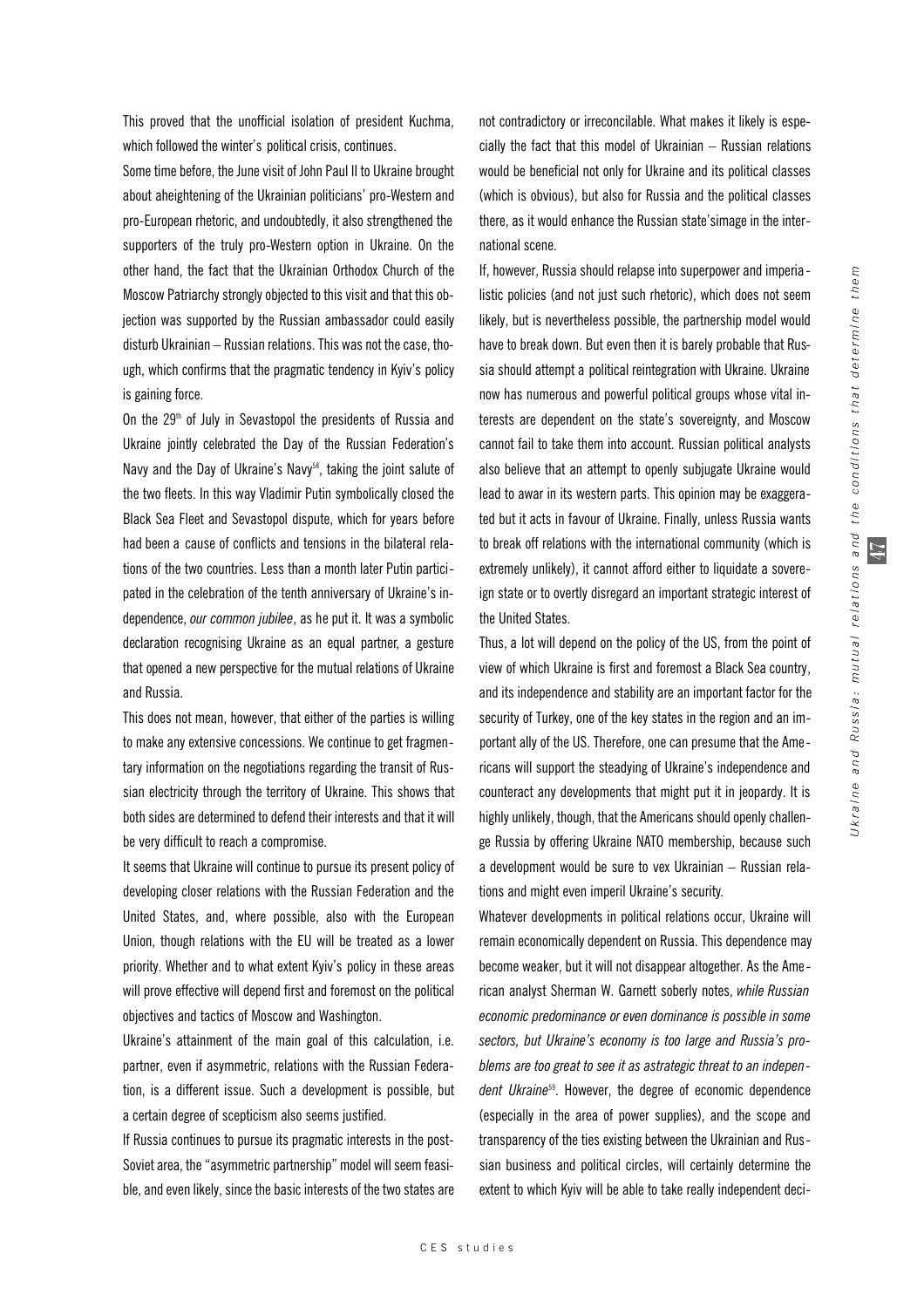sions. Today, even though the degree of dependence is high and the ties strong, this affects Kyiv's decision ability to only a small extent. In the future, this influence may be stronger or weaker, but it is highly unlikely that it should become powerful enough to altogether deprive Ukraine of its sovereignty in this respect.

# VI. Post Script: Facing the war against terrorism

The terrorist attack on the United States and this country's military response opened a new chapter in the American – Russian relations. It is difficult to say at the moment how far the tightening of co-operation between Moscow and Washington will go, and how it will affect the situation of Ukraine. Kyiv firmly supports the United States' actions, having granted the US Air Force broader access to its airspace than Moscow has<sup>60</sup>. Also, Kyiv will probably be willing to increase its involvement in the peace forces in the Balkans, if such a need arises.

In the context of these events the "Zlenko doctrine" discussed above acquires a new meaning: the Russian – American rapprochement will make it easier for Ukraine to pursue its present policy of economic and, partly, political alignment with its northern neighbour, counterpoised by closer co-operation with the United States. This political line of Kyiv, and the relative policy of Moscow, may meet with wider support from Washington.

*Tadeusz Andrzej Olszaƒski [Warsaw, September 2001]*

 $1$ The terms and conditions of the lease of these facilities, situated near Sevastopol (Crimea) and Uzhorod (Transcarpathia) were agreed as late as the beginning of 1997.

 $^{2}$  The Constitution of Ukraine passed on June 28, 1996, paragraph 14 of Chapter XV (Transitory Provisions), Art. 17 forbids the establishment of **new** foreign military bases only.

 $3$  The text initialled in 1995 was signed without any amendments; the dual citizenship issue remained unresolved, and the Russian Federation apparently gave up this demand, for it has not resumed it yet.

<sup>4</sup> For the sake of order let us add that the Verkhovna Rada of Ukraine (Supreme Council, the parliament) ratified the treaty on January 14, 1998, while the State Duma of the Russian Federation did so on February 17, 1998 on the condition that Ukraine ratify the "Sevastopol package", which took place on March 24, 1998.

5 *Uriadovyi Kur'ier*, 10.03.1998.

 $^6$  Ibid.

 $7$  The ratification documents for this agreement were exchanged only in July 1999, when in away the agreement itself was not valid anymore: none of the tasks scheduled for completion by the end of 1998 had been carried out. This fact is indicative of the condition of the Ukrainian – Russian relations and the merit of agreements signed at that time.

8 *Strategic Partners of Ukraine: Declarations and Realities (UCEPS Analytical report)* [in] *National Security & Defense*, 12, 2000, Ukrainian Centre for Economic & Political Studies Named After Olexander Razumkov and *Raport o gospodarce Ukrainy w1998 r.*, astudy by the Trade Counsel of the Republic of Poland in Kyiv, based on official Ukrainian statistics.

 $9$  Even in late 90s, the proportion of natural gas in Ukraine'senergy balance was a high as 48 per cent ( *BP Amoco Statistical Review of World Energy 2000*). <sup>10</sup> The Management of *Gazprom* seeks to diversify the transit of natural gas towards the west and south-west. The respective investments, however, are still in the planning phase, and it is impossible to determine when they may be carried out.

<sup>11</sup>*Ukraina ucyfrach u2000 roci. Korotkyj statystychnyi dowidnyk*, Kyiv, 2001, Table 4.6 on page 61.

<sup>12</sup>*Konzepcija derznavnoii enerhetycznoii polityky Ukrainy na period do 2020 roku* [in] *Nacionalna bezpeka ioborona*, 2, 2001, Ukrainskyj Centr Ekonomichnykh i Politychnykh doslidzen imeni Olexandra Razumkowa. <sup>13</sup> Natural Gas Information 2000 (International Energy Agency website at www.iea.org).

<sup>14</sup> For more information see: Sygnał OSW, 31, July 1, 1997. This year, Ukraine demonopolised its imports and distribution of natural gas.

 $15$  In the preceding years, distribution of imported natural gas in Ukraine had been dealt with by Ukrainian companies fiercely competing with one another. For more information, see Sygnał OSW, 2, January 22, 1998.

<sup>16</sup>*ITERA-Ukraina* is an affiliate of *ITERA International Energy LLS*, a company incorporated in Florida, whose registered seat is, nevertheless, in Moscow (in the *Gazprom* office building). Most likely, *ITERA IE LLS* is owned by the members of the concern'stop management. No specification of the "gas debt" mentions *ITERA-Ukraina* as adebtor: apparently, it settles its debt to Gazprom on "different" terms. The attempted elimination of *ITERA* from the Ukrainian market in 2000 was most probably connected with the conflict between the Russian government and the management of Gazprom which *de iure* remains a state-owned enterprise.

<sup>17</sup> Data of *Naftohaz Ukrajiny*, published in: *Kievskie Vedomosti*, 14.12.1999. <sup>18</sup> For more information see: Arkadiusz Sarna – Ukraina-Rosja: "strategiczne *partnerstwo", strategiczne... uzale˝nienie?* CES Analysis, Warsaw, 1999.  $19$ The most important difference between them is that in Ukraine the armed forces do not have apolitical role and that its oligarchs are financially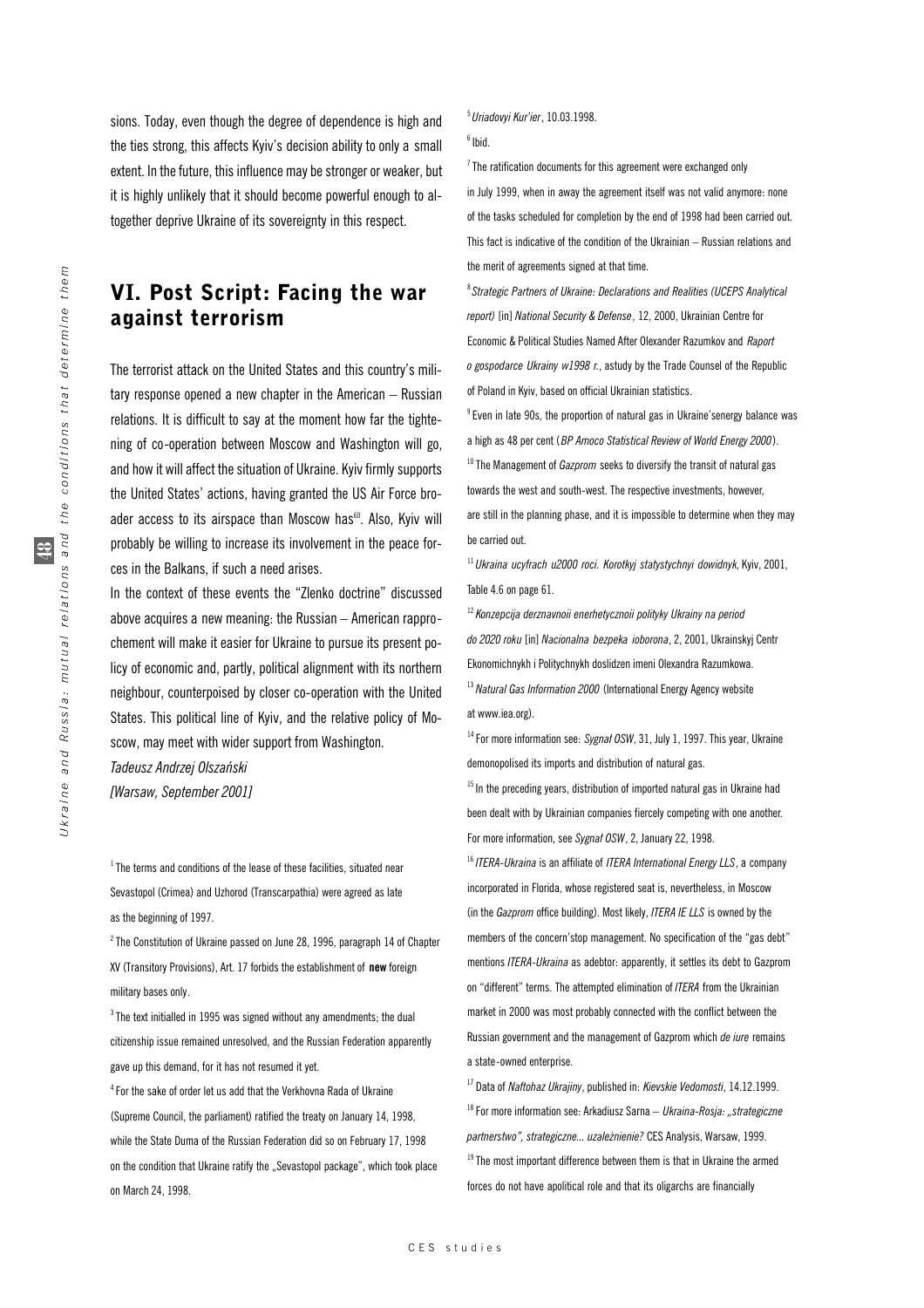substantially weaker (and therefore also politically weaker) than their Russian counterparts, and the state bureaucracy (especially tax bureaucracy) is more powerful than in Russia. Although during Vladimir Putin'spresidency the Russian oligarchs have been essentially weakened, they are still much more independent of the state than the Ukrainian ones.

 $^{20}$  In 2000 trade exchange increased by 13%, including the exchange of goods – 24% (*Ukraina wcyfrakh*, Kyiv 2000). The tendency of increase was also present in Ukrainian economy in the 1st half of 2001.

 $22$ Ihor Kyriushyn, one of the leaders of the Green Party of Ukraine, bluntly expressed that disappointment with the West writing in one of the official organs of the Ukrainian Parliament: *The year which has passed brought about a complete disappointment with the European politics towards Ukraine. Europe has chosen Russia as its main partner in the territory of CIS and does not hide it any more. Ukraine is, in my opinion, only interesting to Europe as ahuge potential market for the products of its industry*.

(*Holos Ukrainy*, 27.02.2001).

 $^{23}$  For similar reasons Ukraine eagerly helped Macedonia in their conflict with Albanian military rebels in 2001.

<sup>24</sup>*Strategic Partners of Ukraine: Declarations and Realities (UCEPS Analytical report)* [in] *National Security & Defense*, 12, 2000, Ukrainian Centre for Economic & Political Studies Named After Olexander Razumkov. The respondents indicated more than one possibility.

<sup>25</sup>*Ekspert* no. 7, 19.02.2001.

<sup>26</sup>*Polityka i Kultura* (*PiK*), no. 8, 2001.

<sup>27</sup>See asub-chapter: *Natural gas and the military-technical co-operation*. <sup>28</sup>*Wiedomosti*, 27.04.2001.

<sup>29</sup> Rem Vyakhiryev at least tolerated the participation of the members of

*Gazprom*'sboard of directors in that arrangement. According to some observers, he managed it himself.

 $30$  The concept of "strategic partnership" was placed in official documents signed by Ukraine with the USA, Poland, the Russian Federation, Uzbekistan, Bulgaria and Azerbaijan. In the speeches of the president of Ukraine it was also mentioned with reference to China, Israel, Finland, Argentina, Hungary, Slovakia and Germany. Relations with Canada and Georgia were in respective documents referred to as "special partnership". Similar determiners, although not so strong, were used with reference to Belarus, Moldavia, Romania and Turkey. Detailed documentation – see: *Strategic Partners of Ukraine: Declarations and Realities (UCEPS Analytical report)* [in] *National Security & Defense*, 12, 2000, Ukrainian Centre for Economic & Political Studies Named After Olexander Razumkov.  $31$ www/mfa.gov.ua.zlenko/2001/0123.htm

 $32$ www/mfa.gov.ua.zlenko/2001/0327.htm

 $33$  Russia and Ukraine did not sign along-term contract in that matter, and the conditions of delivery and transit are negotiated every year. No agreement was signed for year 2000.

 $34$  These negotiations lasted over the whole year 2001 and finished on  $4<sup>th</sup>$  Oct. with the signing of an agreement favourable to Ukraine. (It still needs to be ratified by both parliaments). Prime Minister Kinakh in the course of the negotiations backed out of his predecessor'sconcession recognising the gas debt as the national debt, which was finally accepted by the Russians. Some observers believe that Russian concessions are connected with the fact that deliveries of Turkmen natural gas have been uninterrupted so far, which strengthens Kyiv'sposition in the negotiations. Another agreement about Russia's participation in completing the construction of the reactors in the Zaporizhzhia and Rivne nuclear power plants was signed on the same day. Earlier Ukraine had counted on EU help (in exchange for such promise, it agreed to turn off the last reactor of the nuclear power plant in Chernobyl).

<sup>35</sup> Export of Ukrainian natural gas served just as acover for illegal re-export of Russian natural gas. The above mentioned agreement of  $4<sup>th</sup>$  Oct. 2001 is accompanied by amemorandum once again allowing the export of Ukrainian natural gas.

 $36$  Ukraine will get 30 billion m $^3$  of gas from Russia in lieu of transit fees, it will buy 30 billion more from Turkmenistan, its own extraction will be 9 billion m<sup>3</sup>. *ITERA-Ukraina* has remained the operator of Turkmen gas. Over the last three quarters of 2001 there have only been temporary interruptions in delivery of gas and the course of the negotiations of the contract for 2002 indicates that both Kyiv and Ashkhabat will be pleased with its outcome.

 $37$  Joint control of Sevastopol'sinternal and external harbour was agreed on after the appropriate technical preparations were finished on  $22<sup>nd</sup>$  July 2001. On the same day a Russian-Ukrainian unit of protection of harbour waters started its activity. It originally was arescue party, but also capable of military actions in the field of port-protection (*Vriemia novostiej*, 23.07.2001).

 $38$  The Ukrainian media once in awhile suggest that there may be nuclear weapons and launchers based in Sevastopol. It is impossible to dispel these suspicions without inspections, so Kyiv does not want to give this postulate up. For the same reason Ukraine opposes introduction of Su-24 aircraft to Crimea.  $39$  E.g. In Luhansk district there is atown where the side of the street with even numbers belongs to Ukraine and the one with odd numbers to Russia, the railway line is in the territory of Ukraine, but the railway station – of Russia. The Ukrainian part of the town is called Milove, the Russian part – Chertkovo.  $40$  Any information on this issue is contradictory. According to some sources, delimitation has been completed. However, there has been no information on solutions to the problems of Milove/Chertkovo and similar towns.  $41$  www.pravda.com.ua/?01025-5

 $42$  Later statements of both Russian and Ukrainian diplomats (July – August) 2001) also indicate that the issue of demarcation has not been settled. And until the delimitation contract has been signed, they all remain just voluntary political declarations. At the same time introduction of visas between Russia and Ukraine seems unrealistic.